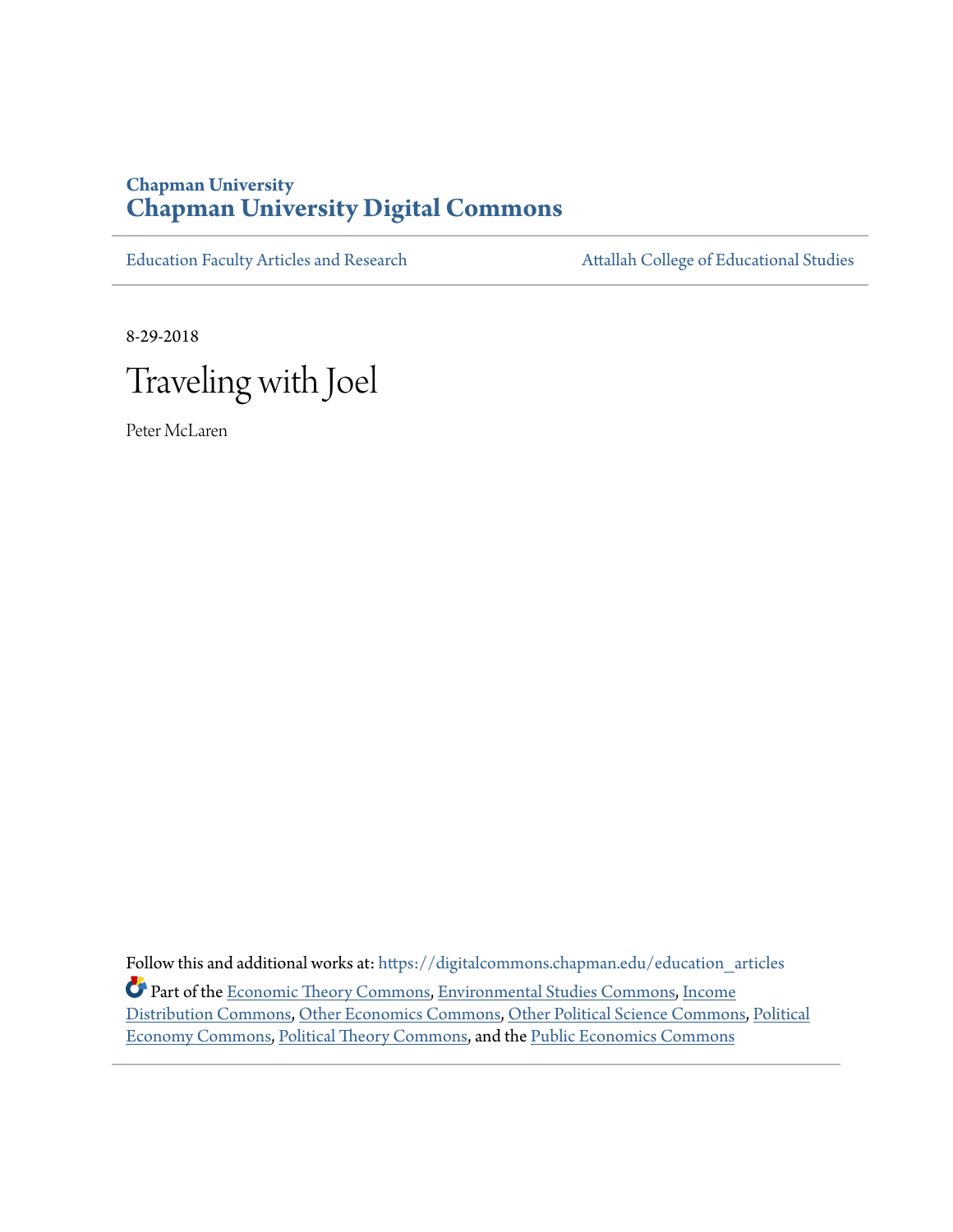# Traveling with Joel

#### **Comments**

This is an Accepted Manuscript of an article published in *Capitalism Nature Socialism*, volume 29, issue 3, in 2018, available online at [DOI: 10.1080/10455752.2018.1505194](https://doi.org/10.1080/10455752.2018.1505194). It may differ slightly from the final version of record.

#### **Copyright**

Routledge/Taylor & Francis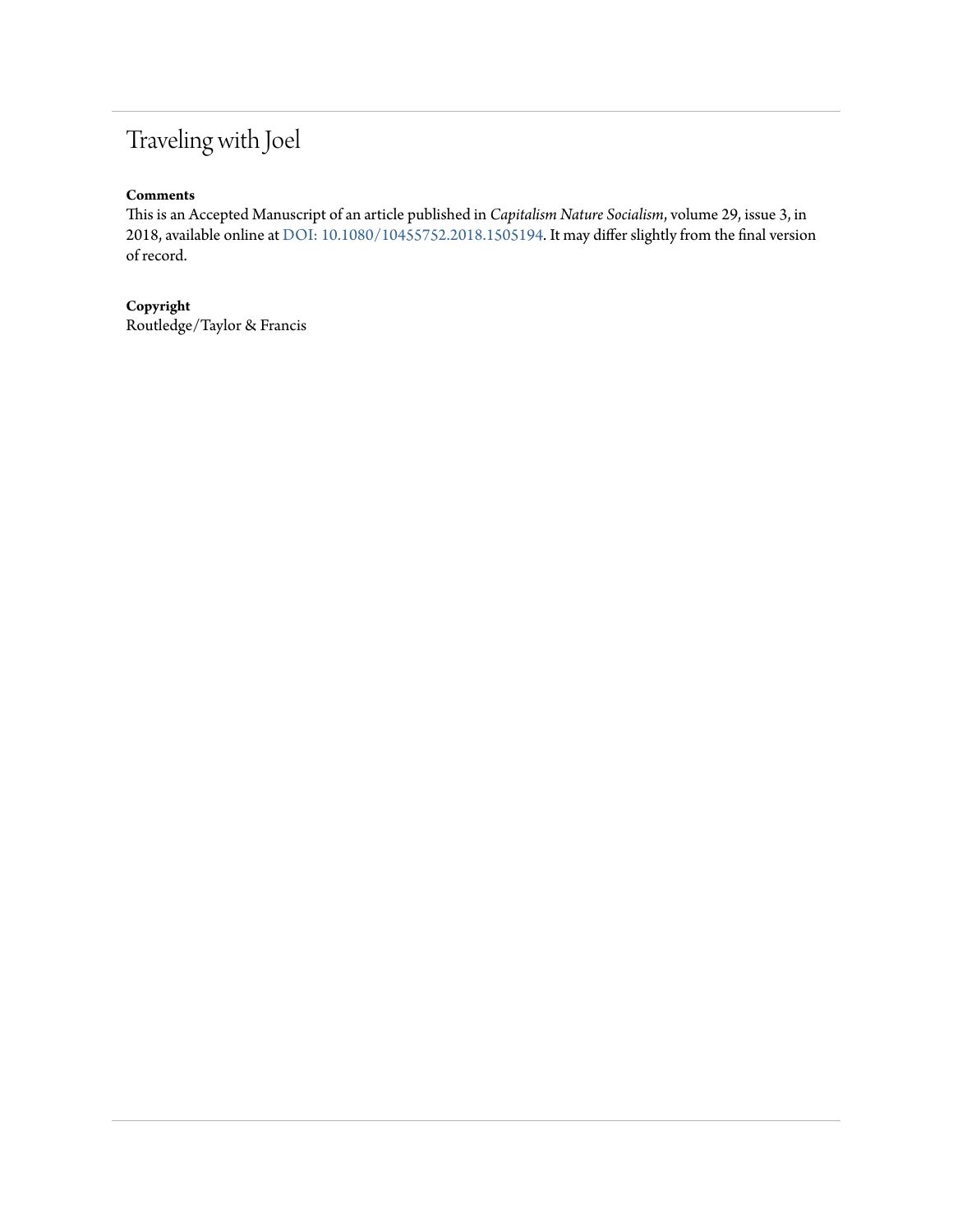In Memoriam Joel Kovel

Peter McLaren Distinguished Professor of Critical Studies, Chapman University

The lives of many of the world's great intellectuals are tragically bereft of autobiographical accounts of their lives. We are fortunate that this is no longer true in the case of the iconoclastic bellwether of ecosocialism, Joel Kovel. But this is in no way suggesting that the ecosocialist movement is Kovel's only singular achievement. Far from it. Kovel's contributions to a critique of psychiatry, of political theory and of the ruination of the biosphere have been pathfinding, highly revered, and reviewed and debated in highly prestigious journals and publications such as *The New York Times*. His work with revolutionaries around the globe (including sojourns in Nicaragua during the Sandinista revolution as just one of many examples), and his achievements alongside some of the leading political activists worldwide have secured for Kovel a premier place in the history of the left. But notoriety is not what drives Kovel's work. What drives Kovel's work is a relentless struggle for social justice, even if that means personal vilification and isolation from the those who have the power to reward compliance financial security and academic prestige.

In this short commentary, I seek to reflect the essence of Kovel's life through a reading of his last published work, his autobiography, *The Lost Treveller's Dream.* What makes this autobiography stand out from others of similar genre is Kovel's own steadfast example of personally demonstrating through his actions those beliefs and political convictions which have cost him mightily in terms of personal friendships, academic colleagues, and a secure academic position. Such personal sacrifice does not lead Kovel to fall into the trap made by less honest writers of mounting a triumphalist defense of one man's personal victimization as a result of daring to challenge the regnant horrors of capitalism and its hydra-headed tentacles which have reached inside every state institution in the country, savaging everyday life in the process. Kovel is much too sagaciously introspective and searingly self-critical to walk that path. *Lost Traveller's Dream* is as much a form of self-analysis as it is exposition. The honesty of the author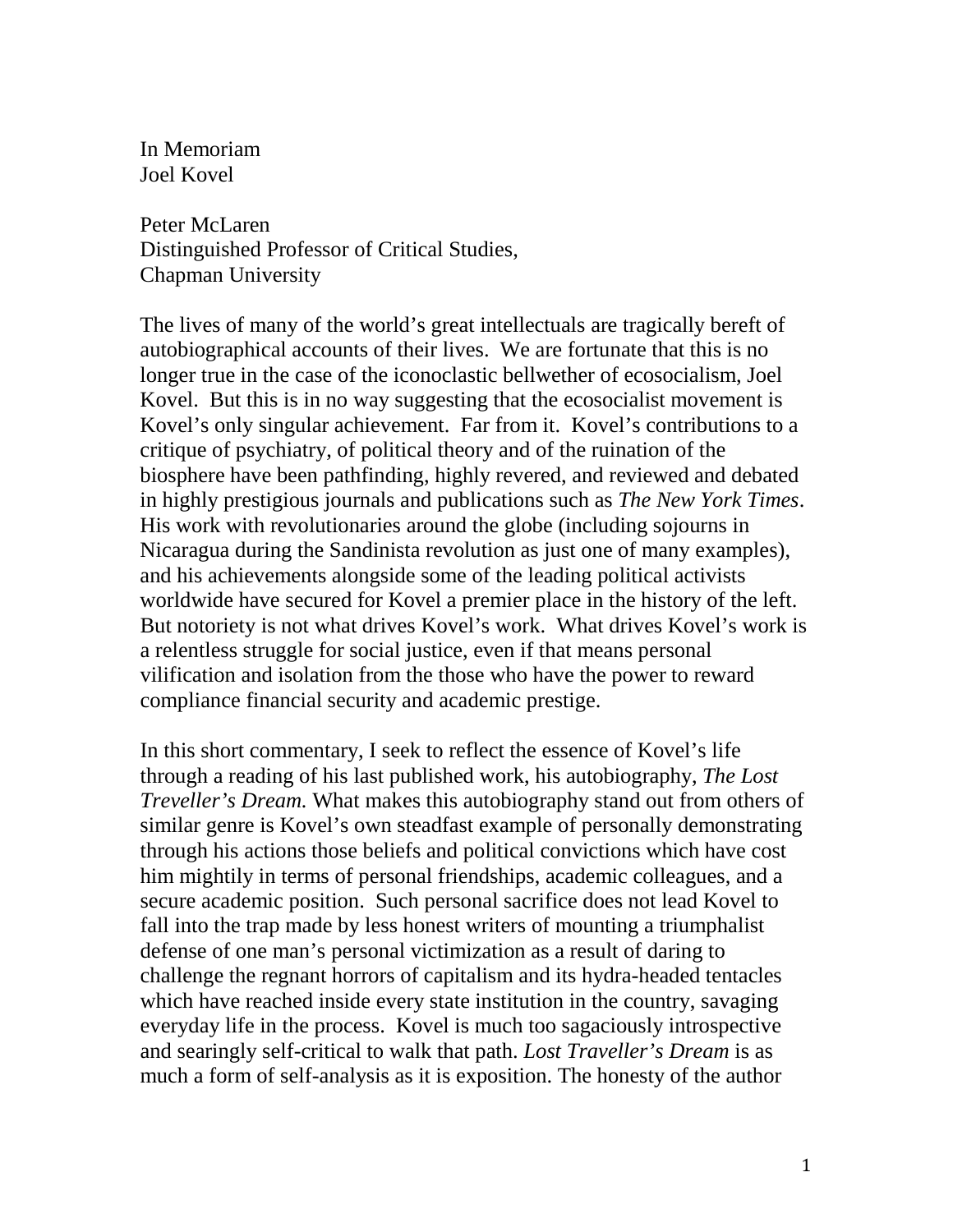can evince at times a jarring response in the reader, no doubt resulting from the infrequency of which one encounters such transparency.

*Lost Traveller's Dream* documents the intellectual, political and spiritual journey of one the world's most important and iconoclastic intellectuals and a founder of one of the most important social movements of our times—the ecosocialist movement. It is an extraordinary account of a life journey, that at times assumes mythic proportions, an account that is fiercely intimate and freighted with such remarkable nuances of memory that at times it reads like a novel that cannot be put down. Yet it is simultaneously an account that ardently captures the complex interconnections between politics and biography, the material and the spiritual, grace and the soul, history and spirit.

Kovel's account of his life reveals an intensely vulnerable man, aware at an early age of his percipient intellectual gifts and scientific prowess while at the same time admitting to deep personal insecurities born of a loving yet fractious family upbringing that painfully haunts the author into the present. *Lost Traveller's Dream* illuminates the extent to which memories of love and security mixed with the trauma and isolation that accompanies growing into adulthood can powerfully impact the production of a writer's critical knowledge (and dare we say, the production of desire!) and political proclivities that are ever fomenting in the minds of every human being as well as, in the case of Kovel, one of our greatest analysts of capitalism as a earth-shattering (in the literal sense) world ecology.

Kovel was born into a family of Jewish immigrants from Eastern Europe, fleeing Tsarist Ukraine, (with it's twenty -year draft for all Jewish recruits!) Kovel's father, Lou, who eventually managed to secure a job as an accountant, had escaped Dnepropetrovsk in Ukraine and make the long trek to Williamsburg, Virginia, working at extinguishing street lamps on his way to high school in order to make ends meet. A leftist in his earlier years, during Joel's formative years he had already made a violent turn to the right, even to the point of exhibiting a stirring adulation for Francisco Franco. He was a man who could be unpredictably violent towards his family, including young Joel, yet he nevertheless provided stability and some sense of security to the Kovel family, sacrificing financially for his son to be able to attend Yale. Kovel's mother, Rose, who once blamed Joel for giving her cancer of the breast (which 43 years earlier had apparently begun when Joel was a month old and had to be prematurely weaned), fortunately had a devoted and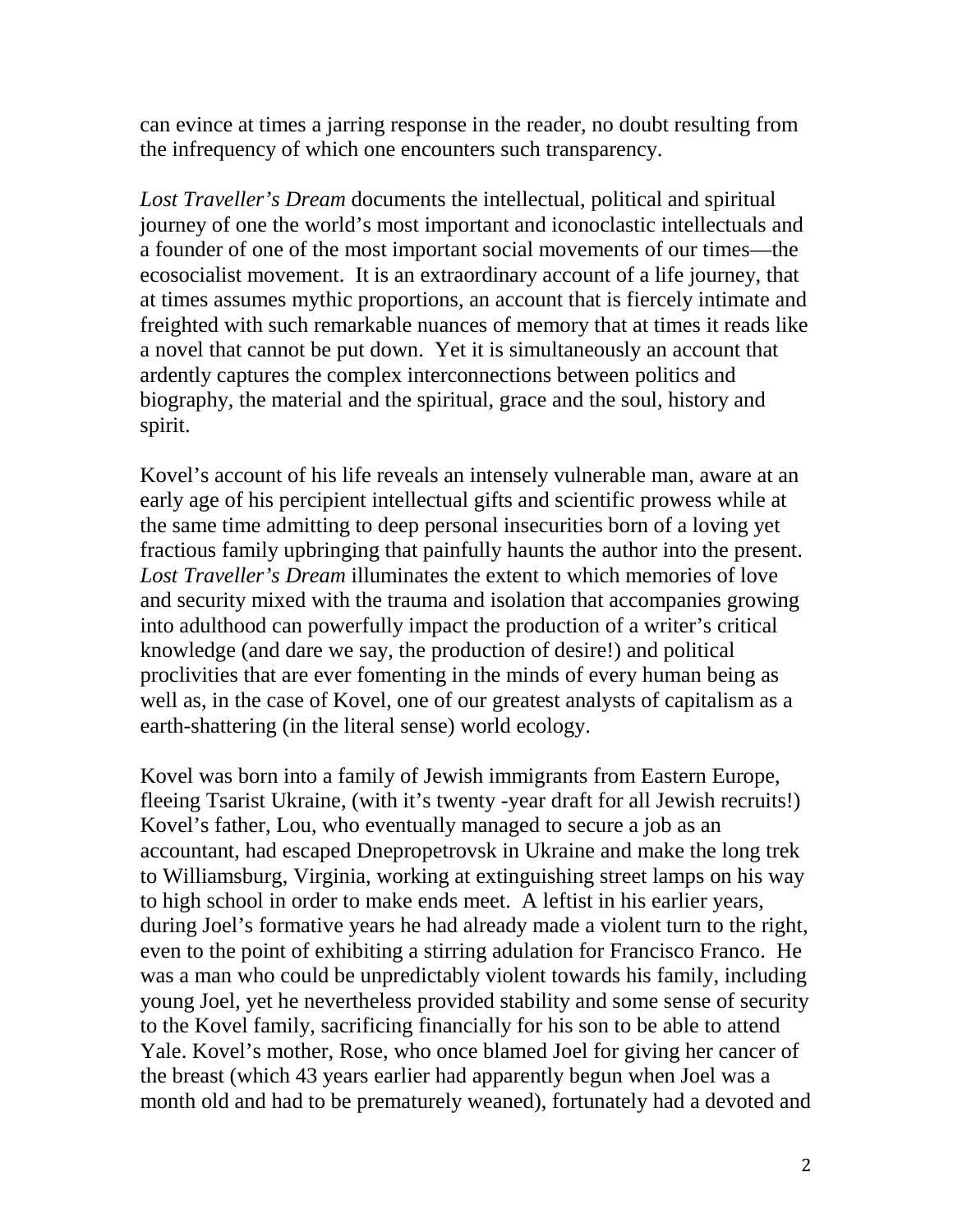loving side to her character, and her impact upon the life of the author is one of the running themes of the book.

Living in the Midwood section of Brooklyn, populated mainly by Jewish immigrants, Kovel attended public school, PS 99 on East  $10<sup>th</sup>$  street, some of whose students grew up to be household names, such as Allen "Red" Koningsberg, the future Woody Allen, many of whom Kovel remembers. There are few writers that can match Kovel's style. The *Lost Traveller's Dream*, rife with poetic metaphors, is a recollection that percolates through a wide filter of memories, allowing him to develop strong characterizations of personalities who shaped his life and various vocations, most notably his parents, aunts (especially his favorite aunt Betty), uncles and other relatives who simultaneously seem both familiar and distant—some, in fact, not unlike characters from a Woody Allen movie.

How did the precocious son of immigrant parents, a young man with prodigious math and science skills, living in the Midwood section of Brooklyn, who graduated from Yale, received his M.D. from Columbia University College of Physicians and Surgeons, and a graduate of the Psychoanalytic Institute, Downstate Medical Center Institute, Brooklyn, become a lost traveller who armed himself with a biocentric ethic and love of humanity (as in Paulo Freire's notion of 'armed love') to explore his dream of a better world, eventually to achieve worldwide recognition as the major architect of the revolutionary ecosocialist movement? This is the central theme of *Lost Traveller's Dream* but there are also many competing themes, equally as intriguing, including Kovel's developmental journey from what Paulo Freire calls 'naïve consciousness' to critical consciousness (or *conscientização* to use Freire's original word in Portuguese), despite a bourgeois upbringing and Ivy League education. Another compelling theme is the spiritual conversion of the author, a Jew, to Christianity, a conversion which in no way blunted Kovel's appreciation for manifold aspects of Jewish culture and history. And, of course, the entire memoir is devoted to an unmasking of transnational capitalism as a form of imperialism accompanied by an unrelenting critique of its administrative sentinels which, for Kovel, includes to varying degrees all institutions within the capitalist state, including the medical institutions, the military industrial complex, and, of course, academic institutions, all of which feature in Kovel's "ruthless criticism of all that exists". And it is no overstatement to say that Kovel can be sharp-tongued when castigating those whom he feels have abandoned the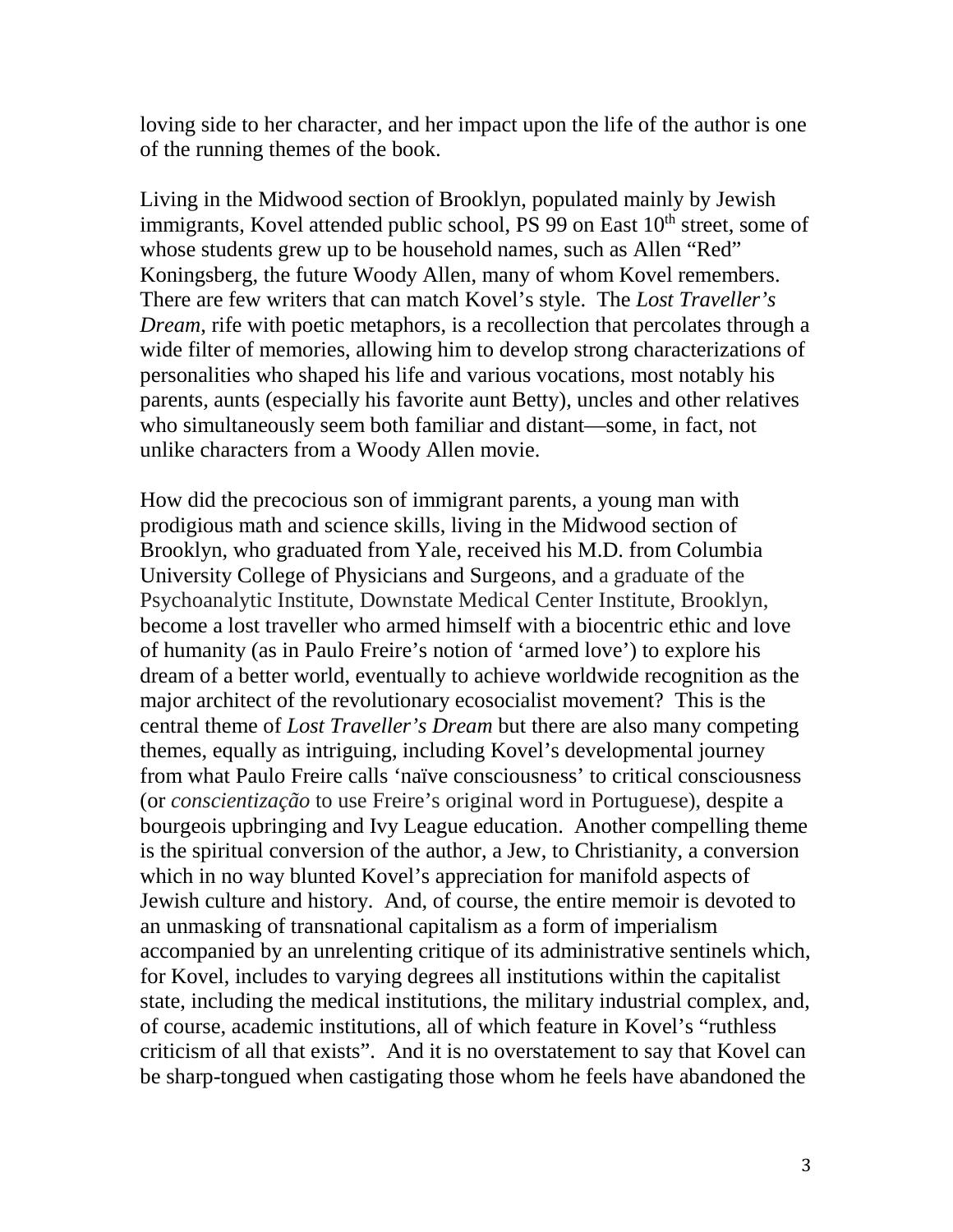struggle for social justice in the service of personal gain, including former friends and colleagues.

Apart from the young Kovel's studies in the sciences, in which he excelled, he developed an interest in Athenian drama (as a result of auditing a class with the magisterial Bernard Knox), the plays of Shakespearean drama (after having played the liminal character of Sir Toby Belch during a university production), works by Chaucer, and a compelling if not devotional interest in artist, poet and philosopher, William Blake, Kovel's "guiding star" whose work remains to this day one of the most dominant influences in his life. As the reader moves from chapter to chapter, literary, political, religious and scientific references abound, woven into a tapestry of personal disclosure that illustrates the staggering breadth of Kovel's polymath intellect. And yet, the author is at the same time able to make complex ideas, if not accessible, then at the very least evocative to the reader who is not necessarily an aficionado of Freud, Marx, Weber, Blake or the dozens of other thinkers whose work Kovel engages throughout his tale. What gives this book an irresistible edge is the intricately intimate way in which Kovel juxtaposes elements of his personal life with those of his various theoretical and political trajectories—and there are many such trajectories, too many to recount in this short Foreword.

However, I would be remiss if I left out this emblematic event from Kovel's life at Yale (under a strictly enforced quota for Jews it need be said), a lecture by Richard Sewall, congregational minister and Professor of English, that piqued Kovel's interest. It so happened that during that lecture Professor Sewall's evocation of the worlds of St. Paul let to a profound moment of revelation for the young Kovel, leading him to a discovery of what Kovel refers to as the selfless love vouchsafed to humans by Grace or Agape.

By the age of 20 Kovel had turned away from physical and mathematical science to medicine (from 1977 till 1983 he was Director of Residency Training, Department of Psychiatry, Albert Einstein College of Medicine where he was also Professor of Psychiatry from 1979–1986). While a resident at Albert Einstein College, Kovel describes a fascinating account of the time he spent with the Reichian analytic movement (sometimes clandestinely after his shift was over) and his work with Dr. Simeon Tropp, formerly a surgeon and one of Wilhelm Reich's closest friends. But fascinating historical accounts frequently turn to horror in brief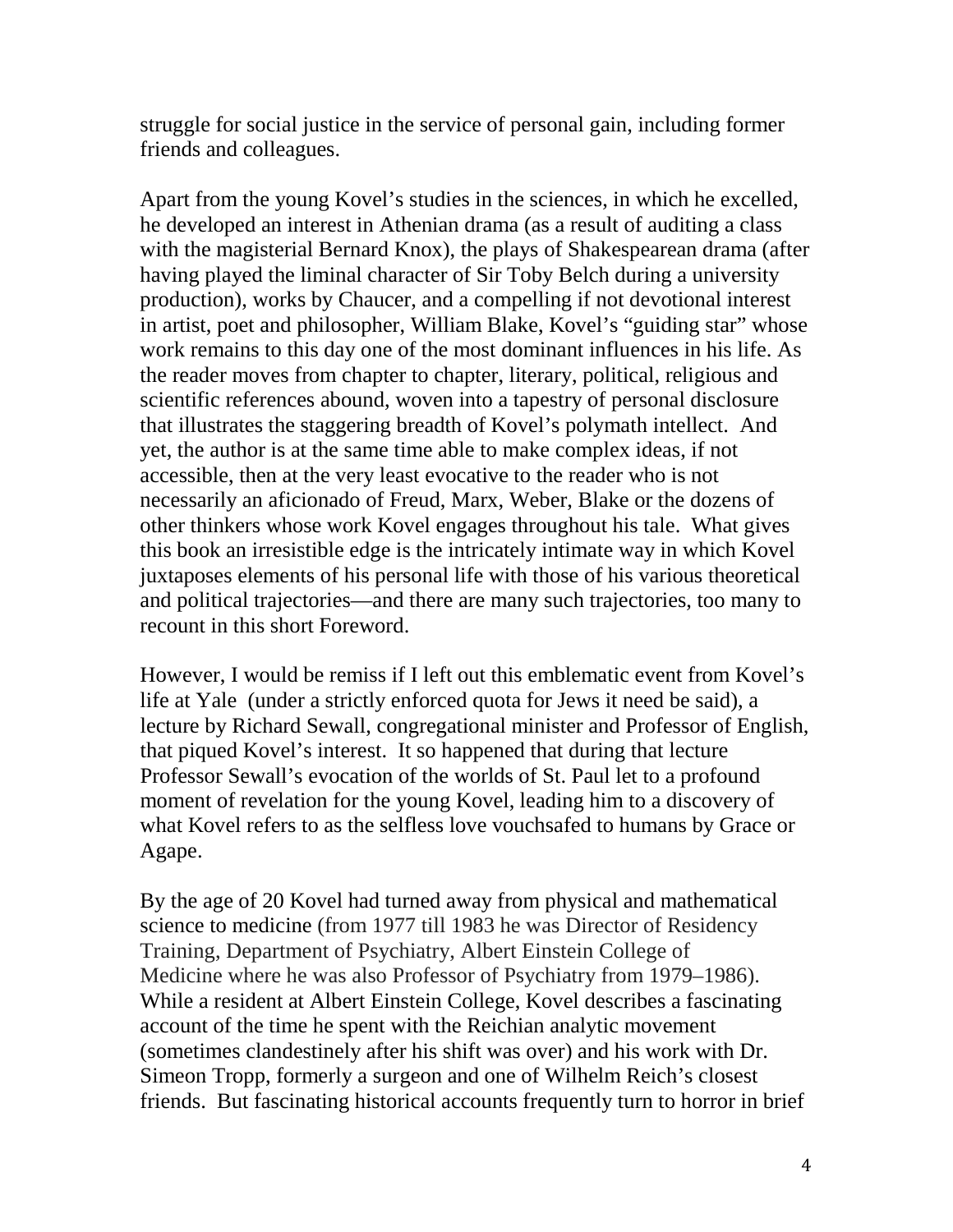descriptions such as the author's experience of wheeling patients through the dank corridors of the infamous Bellevue Hospital to sounds of scurrying rats. Kovel eventually abandoned a career as a psychiatrist in 1986. It was during this time that he began engaging seriously in Christian thought, although not without serious doubt and struggle, not to mention repercussions in his personal life as would be expected of someone having been raised a Jew in a Jewish household. Kovel was eventually called into service within the Presbyterian Church.

Kovel's precociousness in science and medicine, in addition to an commitment to a radical politics that had been fomenting since those tumultuous political times in U.S. politics surrounding the Vietnam War, led him to meet some of the leading scientists (including social scientists) and political activists of his day. During an overseas excursion as a medical student, Kovel's early contact with the riverine people of Suriname led to his interest in dialectical anthropology, which in turn led to a relationship with iconoclastic figures such as Stanley Diamond. Fortuitously this expanded into an Adjunct Professorship of Anthropology at the New School for Social Research which lasted from 1980 to 1985.

Throughout his political formation, Kovel eschewed ideologically rigid sectarian organizations—Maoist, Stalinist, Trotskyist and what he felt to be their pettifogging offshoots—one exception was a short-lived relationship with the Telos group before they became, as he would put it, aligned with the capitalist state. Finding unsurpassable limitations in the work of the Frankfurt School of Critical Theory—including one of his most respected luminaries, Herbert Marcuse—Kovel found renewed inspiration in war-torn Managua through his contributions to the Sandinista revolution and while serving in Nicaragua was drawn to praxis-oriented work emerging from Christian base communities as well as liberation theology which at the time was being ruthlessly persecuted by John Paul II's Vatican and by the Reagan administration.

As a young man working as steward on the ocean liner, SS United States, Kovel had a chance encounter with Sigmund Freud who was to become one of his idols for a period of time until Kovel's reading of Marx came into unresolvable conflict with Freud's theories. His engagement with the vast corpus of Marx's work helped inspire Kovel's political revelations on the early formation of the national security state at a time when John Foster Dulles and Joe McCarthy were wreaking their most political havoc. Reading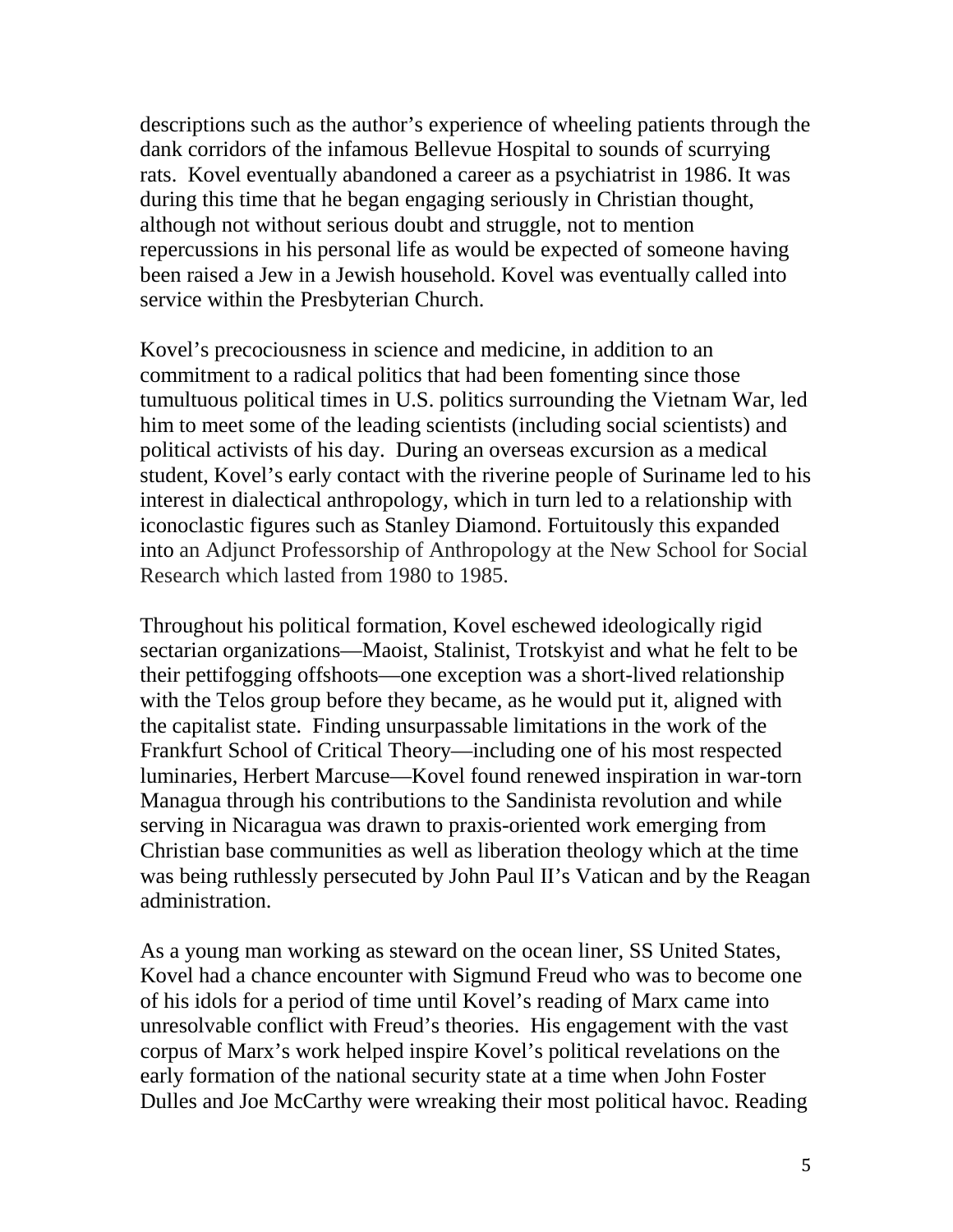through *Lost Traveller's Dream*, it is difficult not to be impressed by the vast array of well-known intellectuals, political figures and artists that at one time or another became Kovel's personal friends and collaborators. For example, Kovel recounts anecdotes—modest and unembellished—of being invited by the Kennedy administration to attend a speech by John F. Kennedy (on his support of psychiatry) only days before the Cuban Missile Crisis, of listening to a lecture by Fidel Castro, and of meeting some of the most important leftist philosophers of the day, including Raya Dunayevskaya. These appear commonplace throughout the book. During key political events of the time, Kovel appeared omnipresent. Thus, I was hardly surprised to learn that Kovel served as a courtroom defendant of minimalist sculptor, Richard Serra, during a lawsuit involving his Tilted Arc sculpture that the government was trying to remove from the grounds of Federal Plaza.

While holding short-term positions as a Visiting Lecturer at San Diego State in the spring of 1990 and another Visiting Professor position at UCSD in Winter 1993, Kovel's political life had become marinated in the messy world of *realpolitik*, as he ran for US Senate with the Green Party in 1988. Later, in 2000, he sought the party's presidential nomination in Denver, losing to Ralph Nader.

On June 20, 2009, a decade after being appointed Alger Hiss Chair of Social Studies at Bard College, Kovel's academic world came to an abrupt end, one that Kovel anticipated would be hasted by the publication of his 2007 book, *Overcoming Zionism*. Kovel favored a one-state solution to the bloody conflict between the Israelis and Palestinians and, unsurprisingly, his acerbic critique of Zionism and the state of Israel was seamlessly conflated with anti-Semitism, a conundrum that often marked the end of the careers of dissenting professors, even scholars as distinguished as Kovel. Kovel's autobiography unsparingly unearths the hypocrisy of free speech in the academy and the complicity of academic institutions in the crimes of the transnational capitalist state.

*Lost Traveller's Dream* is a story with colorful and enigmatic characters, many of whom will be recognizable to us regardless of what stage we are at in our journey throughout life. Through each and every page, Kovel is taking us to the Tabard Inn in preparation for a pilgrimage to the heart of capitalism so that we can better understand how our relationship to nature under the capitalist mode of production will continue to reek havoc on all the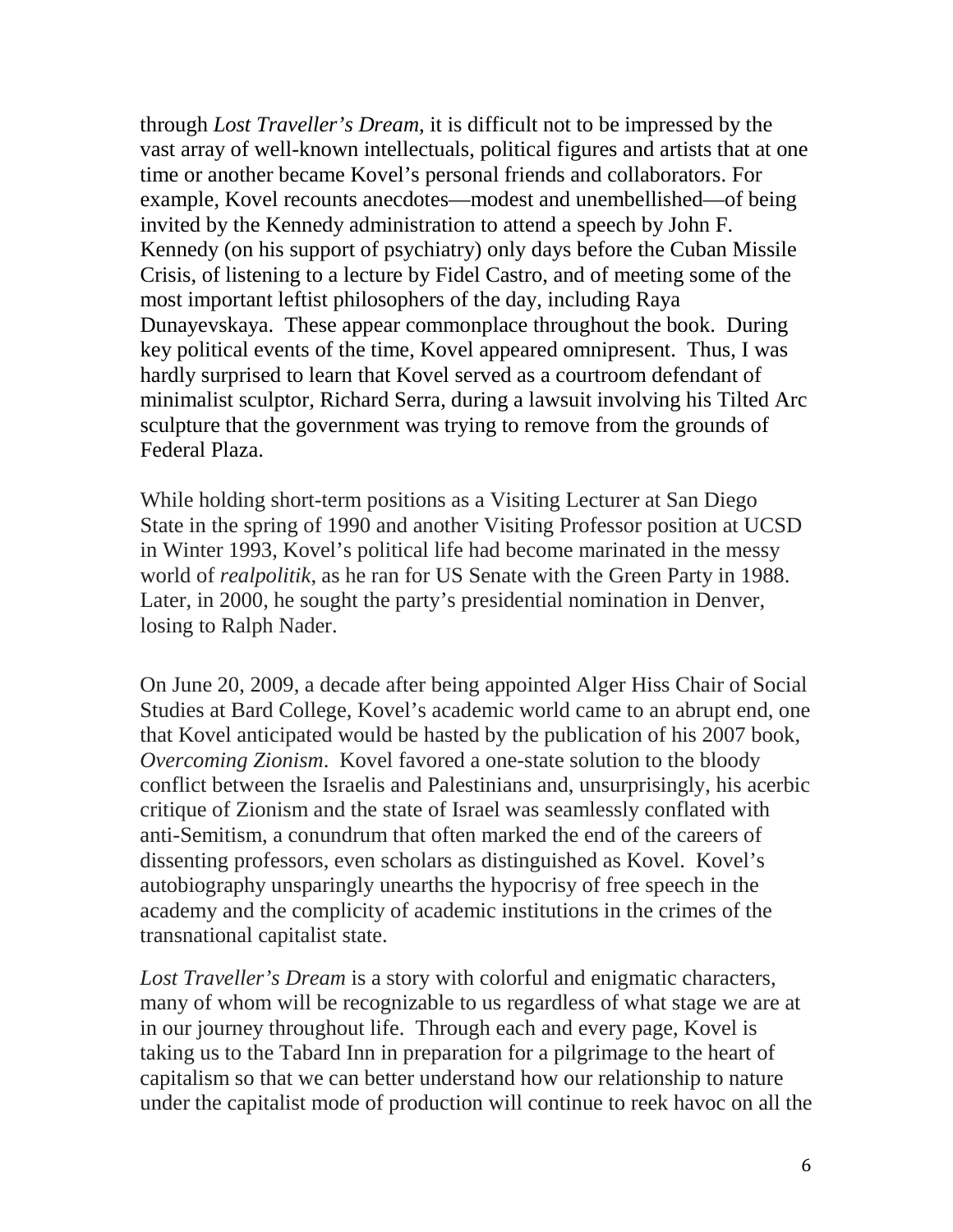intrinsic relationships we will develop in the process of making our way in the world: familial, institutional, spiritual. Such an understanding is of ultimate importance not only for the life of planet earth but for our own redemption as a species.

Kovel recognized that nature proceeds through negation, and its complex, interrelated and enmeshed temporalities cannot be brought into line by the valorization process of capital, whose violent attempts to synchronize natural time and workplace time ultimately disarticulates human beings and nature, resulting in ecosystemic disintegration. Throughout his life, Kovel developed an ecopolitics that enabled him to struggle against the integration of all modes of domination—racial, sexual, gender, class—into human life. His dream of an ecosocialist future has the potential to be realized but requires a praxis of deep ecology based on the intrinsic value of what we find of most worth in our relationship to reality, a value that we must continue to nurture in all aspects of our lives, especially in terms of how we interact in freely associated ways—that is, eco-centrically—with our environment.

I will emphasize one abiding lesson that Kovel has bequeathed to humanity—how to confront and transform capital's enmity to nature, to comprehend it not just as an economic system but in relation to humanity's unfinishedness, to our species' ontological vocation of becoming more fully human in the face of political repression.

As William I. Robinson has noted, a major difference between  $20<sup>th</sup>$  century fascism and 21<sup>st</sup> century fascism involves the emergence over past decades of the transnational capitalist class. For Robinson,  $20<sup>th</sup>$  century fascism involves the fusion of *national capital* with reactionary and repressive political power. But  $21<sup>st</sup>$  century fascism involves the fusion of *transnational capital* with reactionary political power. Today's recomposition of the political forces within capitalist globalization reflects our current state. In order to unload the trillions of dollars it has accumulated, the transnational capitalist class has turned to mind-numbing practices of financial speculation, from the pillaging of public budgets, to what Robinson refers to as militarized accumulation – that is, to endless cycles of war, destruction an reconstruction, to "accumulation by repression" (private prisons and immigrant detention centers, border walls, homeland security technologies, etc.), the structural necessity of endless surplus value and profit, and the construction of surveillance state.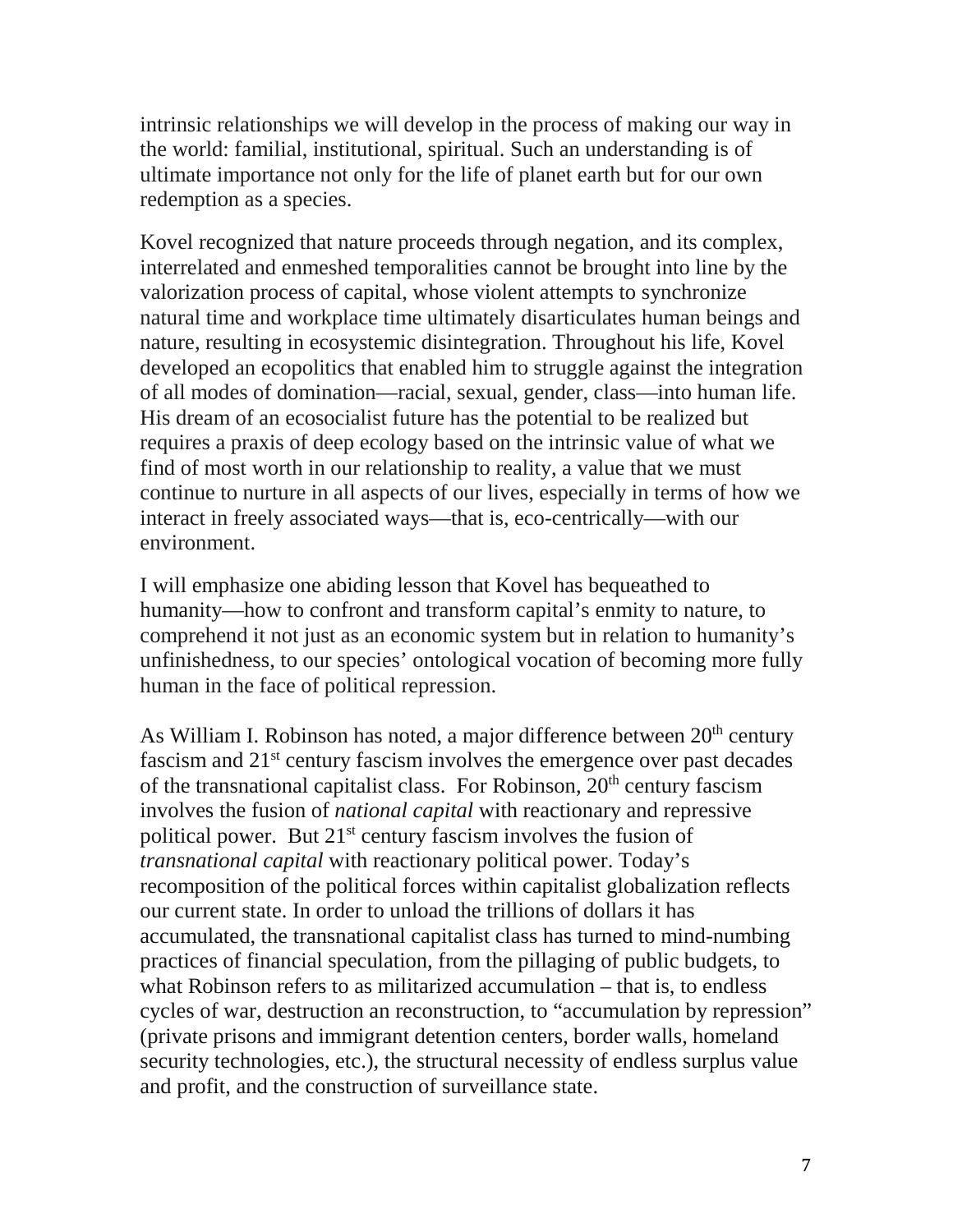Rather than abandon the socialist project in the face of such daunting forces, Kovel sought to transform socialism into ecological socialism, a socialism for our ecologically-fraught times. How the white working class understands its economic entrapment, and how the political class is feeding the turn to the extreme right—especially in the thrall of Trumpism— is one of the major challenges for critical pedagogy but the larger challenge, as Kovel warns, is to foster a more critical understanding of how the economic conditions for all groups is systemically linked to the crisis of transnational capitalism with its ecosystemic breakdowns, its endless cycles of war and its commodification of living labor which has left in its tremulous wake millions of ecological refugees strung across the planet. Kovel began the task of unraveling how overproduction and overconsumption are functionally tied to ecocide, genocide, and epistemicide (the destruction of cosmovisions of indigenous peoples) and how all of these social relations violate the internal relations of sustainable ecosystems, thus irrevocably cleaving humanity from nature, from what Marx called our species-being. This knotty challenge is one that must be taken up, if we are to survive the coming decades. It is first and foremost a pedagogical challenge and it fortunate for us that Kovel is first and foremost a teacher, one of those special critical pedagogues that have traversed the world-historical stage of history and in so doing "troubled the world's sleep" through following his lost traveller's dream. The vision embodied in this pathfinding work has become, to use Kovel's own term, a "prefiguraton" of a world-in-themaking, one "scrubbed of dross". And I would add, a vision that tantalizes us towards a rearticulation of our humanness and nature.

As the reader moves from chapter to chapter, scientific literary, and political, references abound, woven into a tapestry of personal disclosure with an increasingly religious theme that falls away from his Jewish upbringing and toward a Christian calling that represents, for him, the destination of the Lost Traveller's Dream. Throughout, Kovel is able to make complex ideas accessible and evocative to readers regardless of their familiarity with Freud, Marx, Blake or the dozens of other thinkers he engages throughout his tale. In so doing, he models Paulo Freire's notion of "armed love," carefully, and often humorously, teaching what it means to be dedicated to the relentless struggle for social justice, even when that means personal vilification and isolation from those who have the power to reward compliance in the form of financial security, political victory, and academic prestige.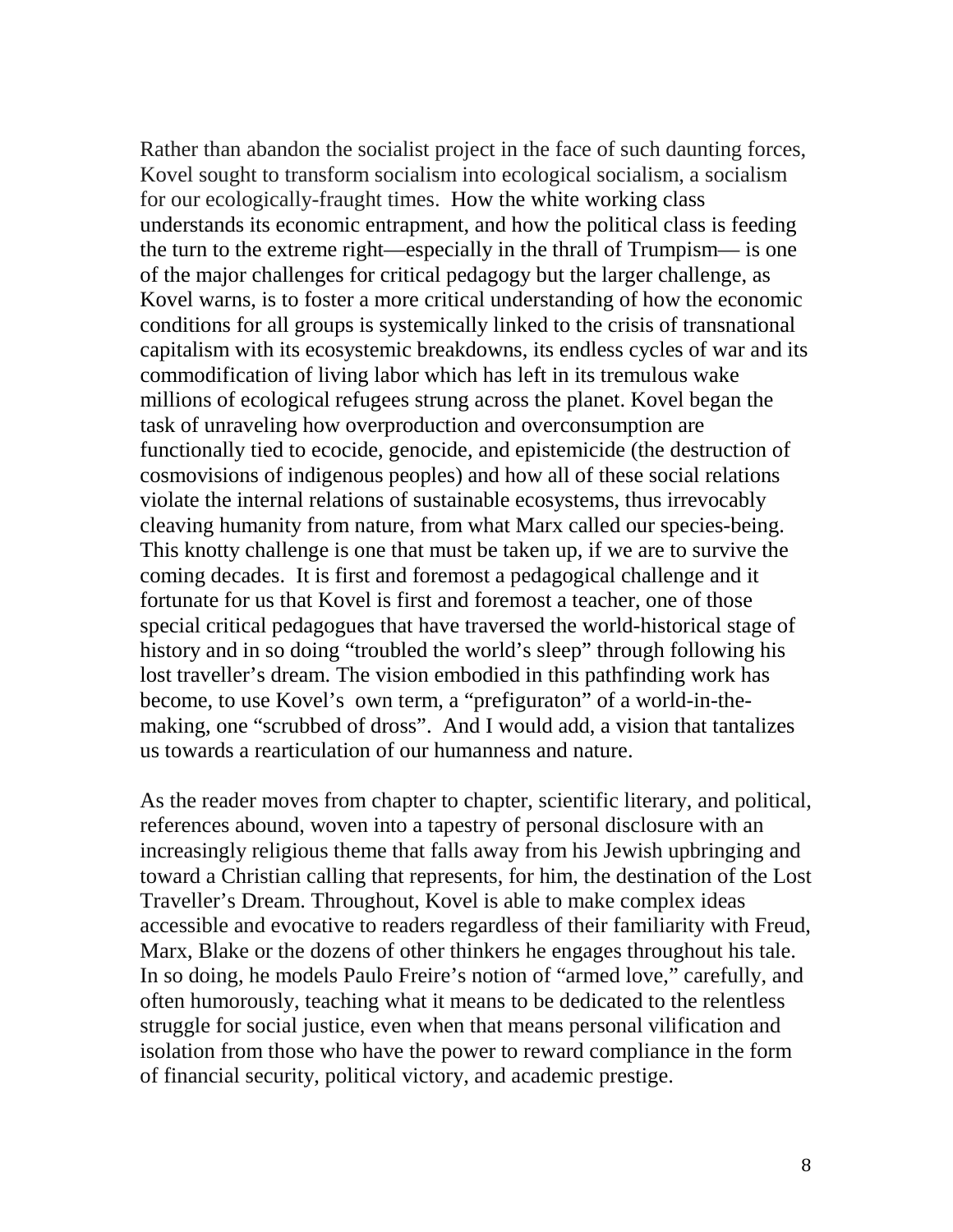What stands out is Kovel's steadfast example of personally demonstrating through his actions his beliefs and political convictions, at great cost incurred twice at the top of the academic ladder. Such personal sacrifice does not lead him to fall into the trap of mounting a triumphalist defense: one man's personal victimization as a result of daring to challenge the regnant horrors of capitalism and its hydra-headed tentacles that reach inside every state institution in the country, savaging everyday life in the process. Kovel is much too sagaciously introspective and searingly self-critical to walk that path. Instead, *The Lost Traveller's Dream* is as much a form of self-analysis as it is fearless and courageous exposition, rife with jarring honesty.

Any path-breaking journey entails the risk of getting lost, even as in the process one finds oneself learning a great deal from those one never expects to meet. Like Chaucer, Kovel details the panorama of his society––late, disintegrating capitalism––with inspiring hopefulness.

Kovel's achievements have secured for him an honorable place in the history of resistance to corrupt power, while his memoirs open the possibility for others to chart their own path toward the same destination.

#### **Notes**

This is an expanded commentary that first appeared as the Preface to The Lost Traveler's Dream by Joel Kovel.

Born into a family of Jewish immigrants from Eastern Europe, fleeing Tsarist Ukraine, with it's twenty year draft for all Jewish recruits, Living in the Midwood section of Brooklyn. His public school, PS 99 on East  $10<sup>th</sup>$  street was populated mainly by Jewish students, such as Allen "Red" Koningsberg, the future Woody Allen.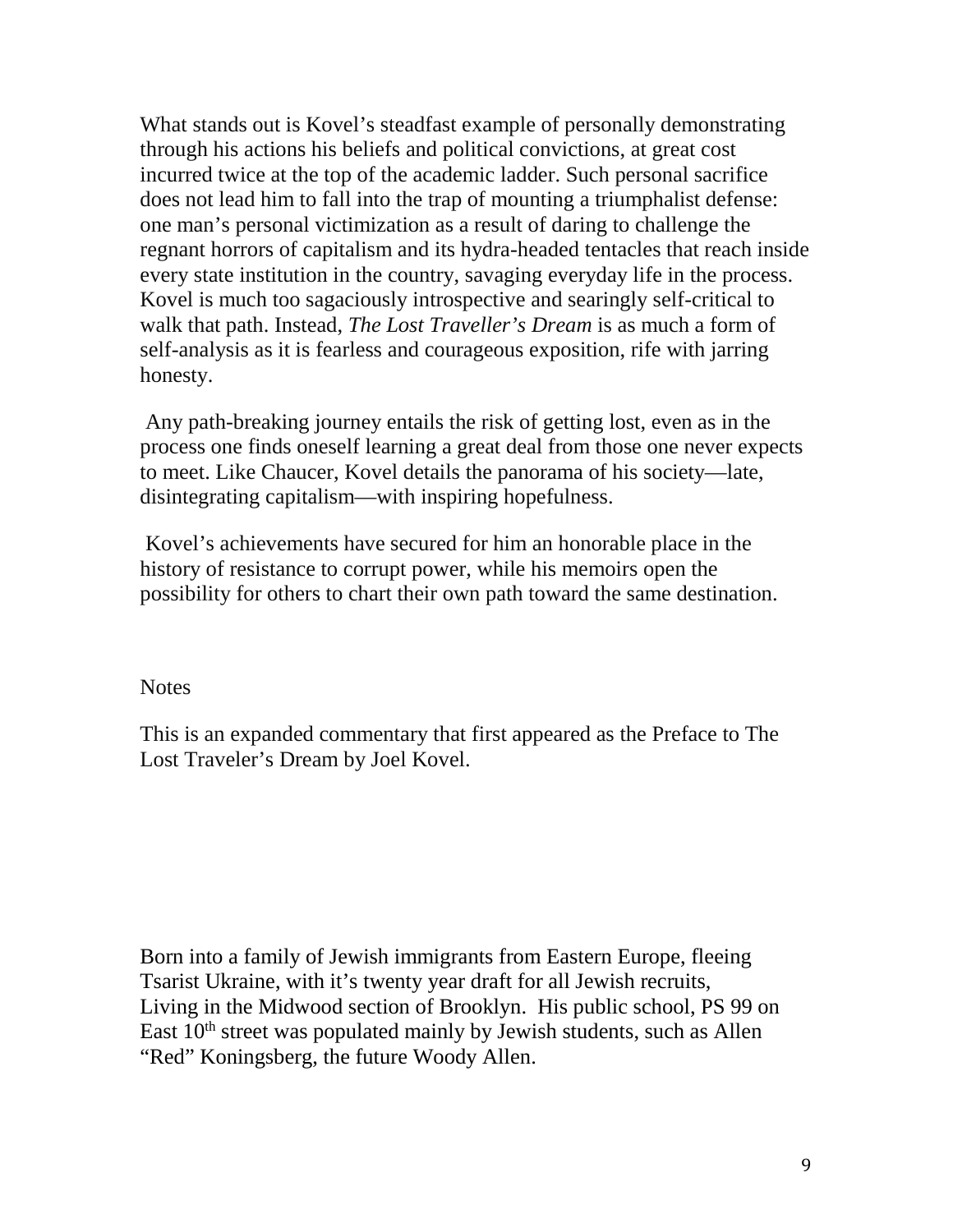How the white working class understands its economic entrapment is one major challenge for critical pedagogy but the larger challenge is to foster a more critical understanding of how the economic conditions for all groups is linked to the crisis of transnational capitalism.

## Bill Robinson notes:

One key difference between  $20<sup>th</sup>$  century fascism and  $21<sup>st</sup>$  century fascism is that the former involved the fusion of *national capital* with reactionary and repressive political power, whereas the latter involves the fusion of *transnational capital* with reactionary political power. It is crucial to stress that Trumpism does not represent a break with capitalist globalization but rather the recomposition of political forces as the crisis deepens. If we want to understand political phenomena we must not confuse surface appearance (or discourse) with underlying essence.

The transnational capitalist class has accumulated trillions of dollars that it is finding ever harder to "unload". In recent years it has turned to mindboggling levels of financial speculation, to the raiding and sacking of public budgets, and to what I call militarized accumulation – that is, to endless cycles of war, destruction an reconstruction, to "accumulation by repression" (private prisons and immigrant detention centers, border walls, homeland security technologies, etc.), and the construction of a global police state to defend its global war economy from rebellions from below.

But critically, the political class that has been in place for the past three decades is more than bankrupt – it is feeding the turn to the far right. Its brand of identity politics has served to eclipse the language of the working and popular classes and of anti-capitalism. It helps to derail ongoing revolts from below, has helped push white workers into an "identity" of white nationalism and helped the neo-fascist right organize them politically.

Robinson, William I. (2016). Trumpism,  $21<sup>st</sup>$  Century Fascism, and the Dictatorship of the Transnational Capitalist Class. Rising Powers in Global Governance. December 4. As retrieved from: [http://risingpowersproject.com/trumpism-21st-century-fascism-dictatorship](http://risingpowersproject.com/trumpism-21st-century-fascism-dictatorship-transnational-capitalist-class/)[transnational-capitalist-class/](http://risingpowersproject.com/trumpism-21st-century-fascism-dictatorship-transnational-capitalist-class/)

# **Joel Kovel: Uprooting Capitalism as the Enemy of Nature**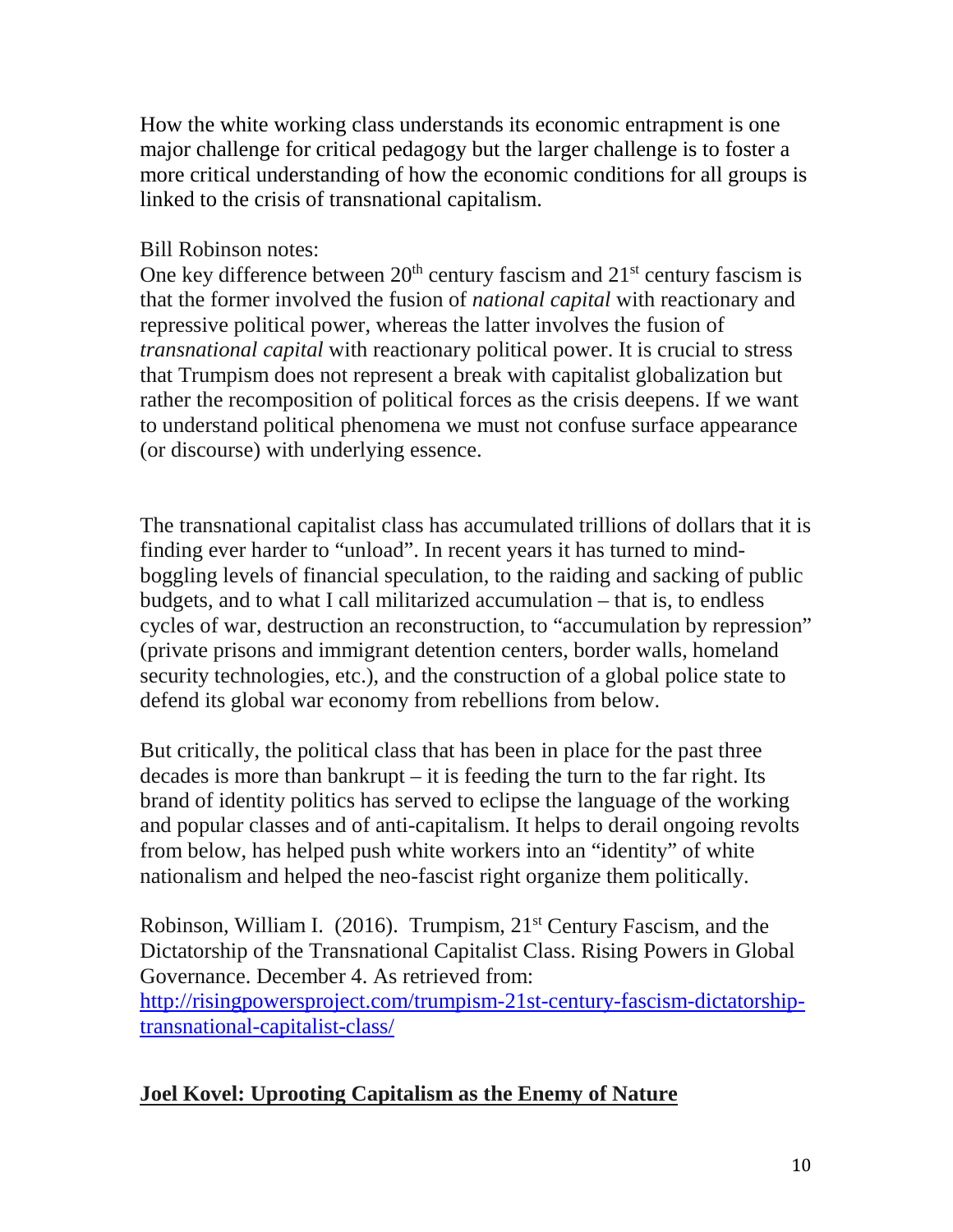But leaving us at Klein's conclusions omits something much more revolutionary, something far more fulfilling. Klein's embrace of populism does not necessarily factor out opposition to capitalism. Her solutions to overcoming capitalism could be a starting point, pointing in the direction cracking capitalism's walls and leading us on a path to a sustainable future. However, her ambiguity over the question of the abolition of capitalism and her dismissal of communist alternatives and history leaves the book, in the final analysis, trapped inside capital's labyrinth, which as Joel Kovel argues, is, *ne plus ultra*, the enemy of nature. Kovel's *The Enemy of Nature: The End of Capitalism or the End of the World?,* shares a polemical stance with Klein's Capitalism vs the Climate; however, Kovel is far more thoroughgoing in his critique of capital and capitalism. Such an in-depth critique of capitalism, Kovel believes, is necessary for human liberation and an ecologically stable planet. His purpose is to "clarify what capital is and what nature is, to understand capital's enmity to nature, to understand it not just as an economic system but in relation to the entire human project, to see its antecedents, and more importantly, to fathom what can be done about it" (4). These are the very arguments and layout of the book.

Kovel begins by taking us through the grim realities forming the ecological crisis (1-3), the "evolution of an ancient lesion in humanity's relation to nature" (14). Seemingly disconnected events, from the 25 million displaced environmental refugees in 1999 to the \$140 trillion in money-as-capital in 2005, are, in sociological terms, products of society. This is because nature "is an aspect of our being, absolutely essential over if not the whole of it" (14). Moreover, civilization and nature are inextricably linked, though nature can and has existed without human civilization. Any societal action bears impact on the immediate environment, these environments in flux with other environs, and so forth.

But never before has the planet had to bear overproduction and overconsumption on such a scale as today's. When we connect the fragmented events from society, we witness a "nightmare in which the demons released in the progressive domination of nature come back to haunt the master" (16). To sum up: "The current stage of history can be characterized as structured by forces that systemically degrade and finally exceed the buffering capacity of nature with respect to human production, thereby setting into motion an unpredictable yet interacting and expanding set of ecosystemic breakdowns" (23).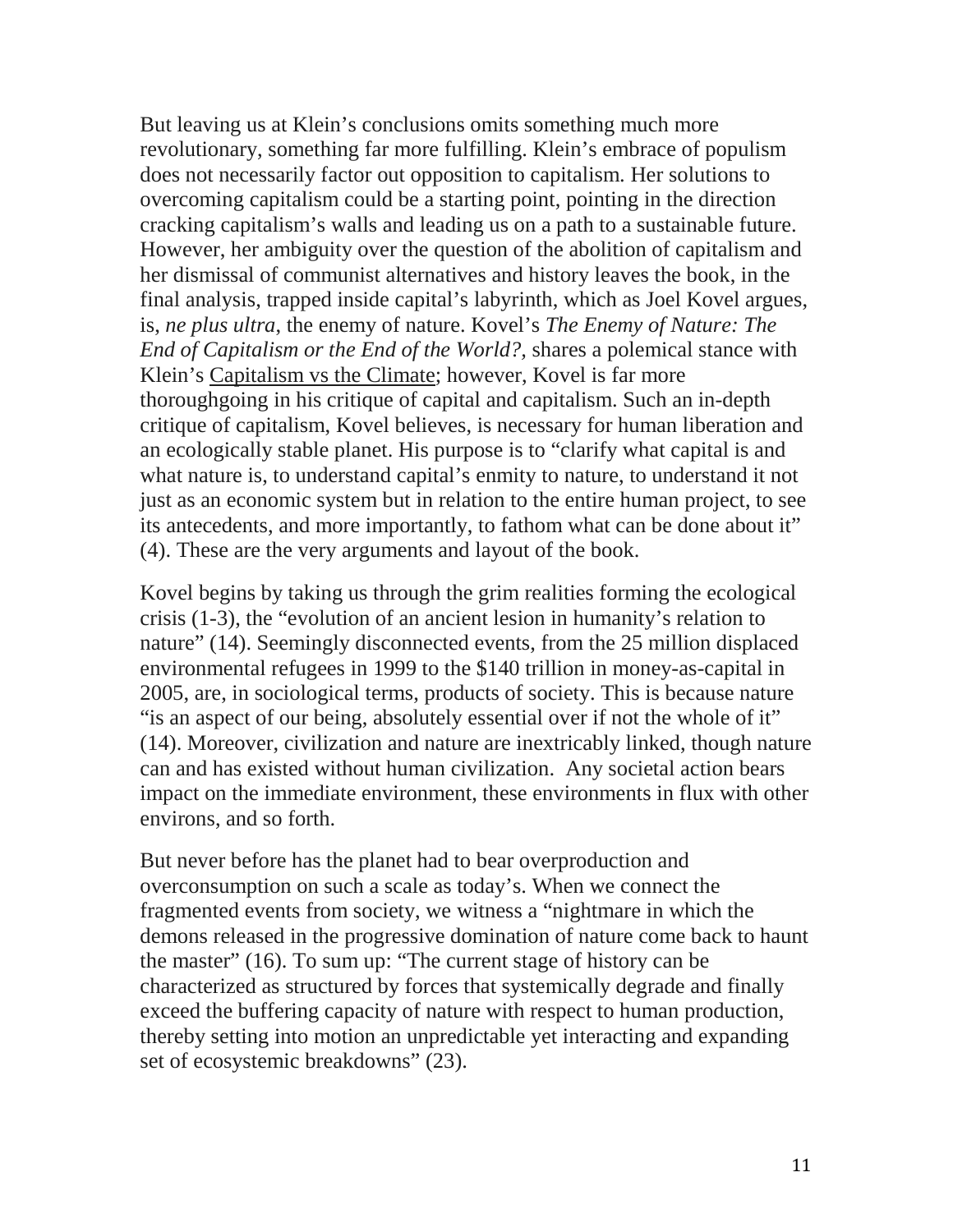For Kovel, a case-study of the 1984 Bhopal, India methyl isocyanate (MIC) chemical leak is enough to find the efficient cause, the initial force with the "property of being able to set other causes into motion" (27), of the ecological crisis. The Union Carbide chemical factory was responsible for unimaginable suffering and fatalities, but leaving blame solely at the site misses the larger picture. The factory made a chemical that was to be sold and the entire purpose of the factory was to create value. The quest for surplus value and profit, then, is the efficient cause in the Bhopal incident. The indictment against capital thus begins.

The "established view" sees as a rational investment, "a way of using money to fruitfully bring together the various functions of economic activity" (38). Instead, Kovel shows that capital tends to degrade the existence of its own production, that it must expand without end in order to exist, and that this leads to a chaotic world-system increasingly polarized between rich and poor that cannot adequately address the ecological crisis (38). Capital has a restless dynamism that drives innovation, efficiency, and new markets. Though capital acts like a virus, "it is humanity living as capital, people who become capital's personification, that destroys ecosystems" (39). And capital is made possible, realized, by the commodity, the conjunction of usevalue and exchange value.

Summarizing very simply, the use-value of a thing can be described as its sensuous qualities (smell, touch, taste, etc.) whereas the exchange value is generalized equivalence (X many oranges are worth X many apples), expressed as quantity and money (for further explanation, see: Capital, Vol. I). Exchange-value is abstract, much like an idea or a number. Now, exchange value points towards value creation, on the road toward profit, and maximizing value requires high prices and low costs. Costs are lowered by cutting the conditions of production (cost of machinery, wages, etc.), of which humans and nature are included. Thus, for something to become surplus value, the qualities of a thing, human and nature included, dissipate as they give way to exchange value, often to what we recognize as money.

As Kovel notes forcefully, this is contrary to the laws of nature. "The actual laws of nature exist in the context of ecosystems whose internal relations are violated by conversion to the money-form" (40). Capital often takes the form of money made to make more money, and stops being capital when it moves from this ceaseless expansion. Any original profit is a starting point for departure. And every quantitative increase of capital "becomes a new boundary, which is immediately transformed into a new barrier" (42).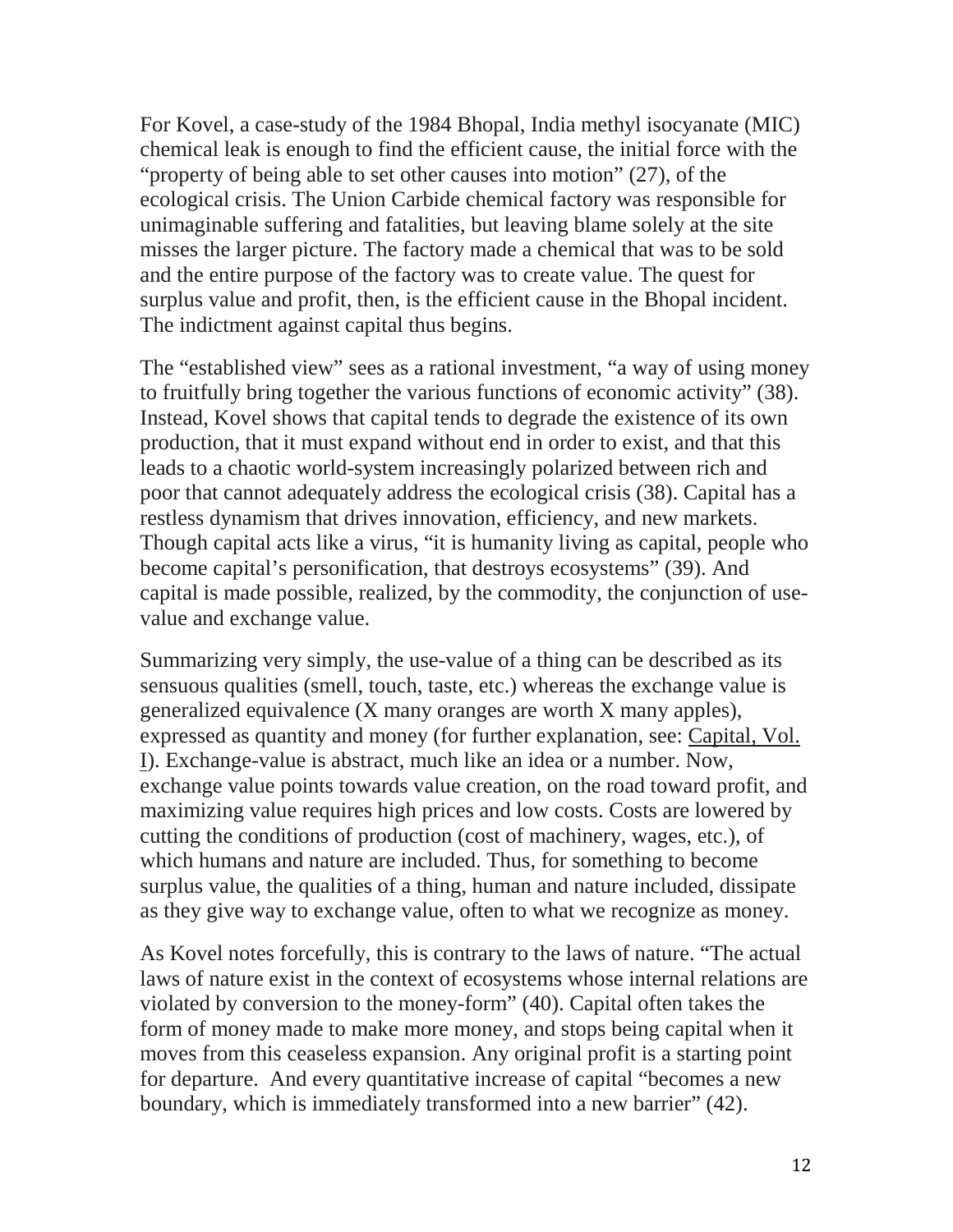Capital needs and seeks barriers as a site of growth. Anything that isn't valorized (used to create surplus value, some of which becomes profit) is left as externalities that "become repositories of pollution" (41), this notion very similar to that of Klein's sacrifice zones.

Capital penetrates and degrades both environmental and human life-worlds (52-60) and does so in ever-decreasing circulation time (60), resulting in a time-obsessed, overworked, stressed, and frantic existence (62). We move "from a world regulated by the complex and interrelated temporalities of ecosystems to one in which a single, uniform and linear standard is imposed upon reality and comes to rule it" (62). "The de-synchronization between natural time and workplace time devolves, therefore, into a disarticulation of human being and nature, and is foundational for capital's efficient causation of the ecological crisis" (62). This consumptive net enmeshes the world with no "virtuous and all-knowing capitalist" (78) capable of saving the economy and ecology, there being a whole sect of people who live and die for capital accumulation, ready to move up the ladder as the humble and compassionate are booted below.

An understanding and analysis of ecology grants us vision of a universe, of an existence with amazing possibility, shorn away by capital. As Kovel writes: "the systematic introduction of an ecological vision [relationships and the structures that flow between them] commits us to positing reality as an interconnected web whose numberless nodes are integrated into holistic beings of ever exfoliating wonder" (98). If there were "no-thing," then there would be "none of the differentiation that is the lot of the cosmos in the eons between its alpha and omega points" (99). Therefore, reality is full of "some-things," integral parts of Wholes and these Wholes being integral to more Wholes, and so on. This is not a harmonious relationship – nature proceeds through negation.

As for ecosystems, their integrity relies on differentiation, "the state of being that preserves individuality and connectedness" (115). Ecosystemic disintegration is the separation of elements from the ecosystem, what Kovel denominates as *splitting.* For example, the Bhopal chemical leak caused a splitting from bodily integration. This splitting leads to alienation from integrity.

The capital relation is by definition a splitting system, a process of unceasing accumulation turning use-value into exchange value. It is not an innate outcome, something fundamental to human nature, since great violence was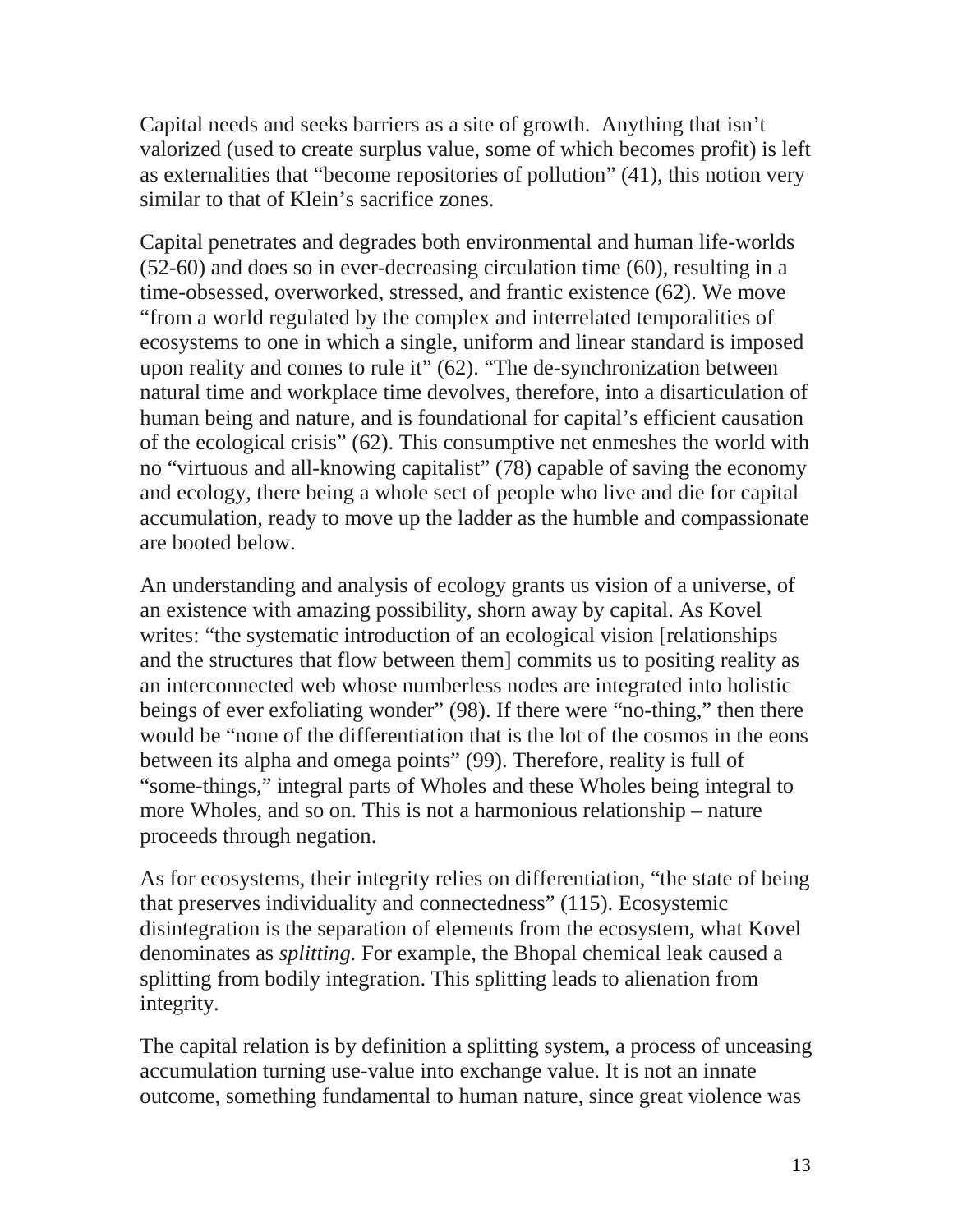needed for its establishment. Capital is the "evolution of an ancient lesion in humanity's relation to nature" (3) stemming from the gendered bifurcation from nature, the control of female bodies, then festering into an establishment of private property and class relations, from which racial and ethnic prejudices emerge and feed upon. Capitalism is different from earlier modes of production in that it converts the sensuous world into abstraction for the purpose of value (135). "The ecological crisis and capital's exploitation of labor are two aspects of the same phenomenon" (141).

Capital is a spectral apparatus that integrates earlier modes of domination, especially that by gender, and generates a gigantic force field of profitseeking that polarizes all human activity and sucks it into itself. It produces enormous wealth and poverty, eternal strife, insecurity, ecodestruction, and nihilism. In order to overcome capital we must undergo basic changes in ownership and control of productive resources and our productive powers have to be self-determined, liberated. An understanding, analysis, and scathing critique of capital allows for its indictment as the efficient cause of the ecological crisis. Of course, one needn't know these figures and principles to fight against capital, as necessity is forcing persons to fight for their survival. But capital is all the more nefarious in that it usurps change and revolutions and utilizes them for its own purposes; an anti-capitalist ground must be established. For this reason, Kovel examines eco-politics, struggles for a sound ecology without an anti-capitalist basis.

The courts and other apparatuses of the capitalist system can produce real and much needed gains, but as a case-study of Al Gore's liberal environmentalism reveals, industry proves too powerful in its hold on the establishment. Volunteerism, while noble, is too often isolated and focused on individual acts rather than turning to systemic change. It is a piece in our fight for a stable planet, but ultimately it is an eco-politics without struggle. Moreover, technology won't be the sole element that will save us from the ecological crisis, even if there were some technological miracle (172), but it is part of the way to a better planet. It is currently deeply rooted in profit accumulation; this must change, Kovel argues.

Green economics and other efforts that espouse the recuperative powers of capitalism are too prone to capital; it is a reformist solution that repeats the commodification of nature in all aspects ("these trees are worth this much," etc.). The Kyoto Protocol relied heavily on the trading of pollution credits, which essentially allowed rich countries to pay the poor so that they may continue polluting; this measure allowed profits to remain untouched.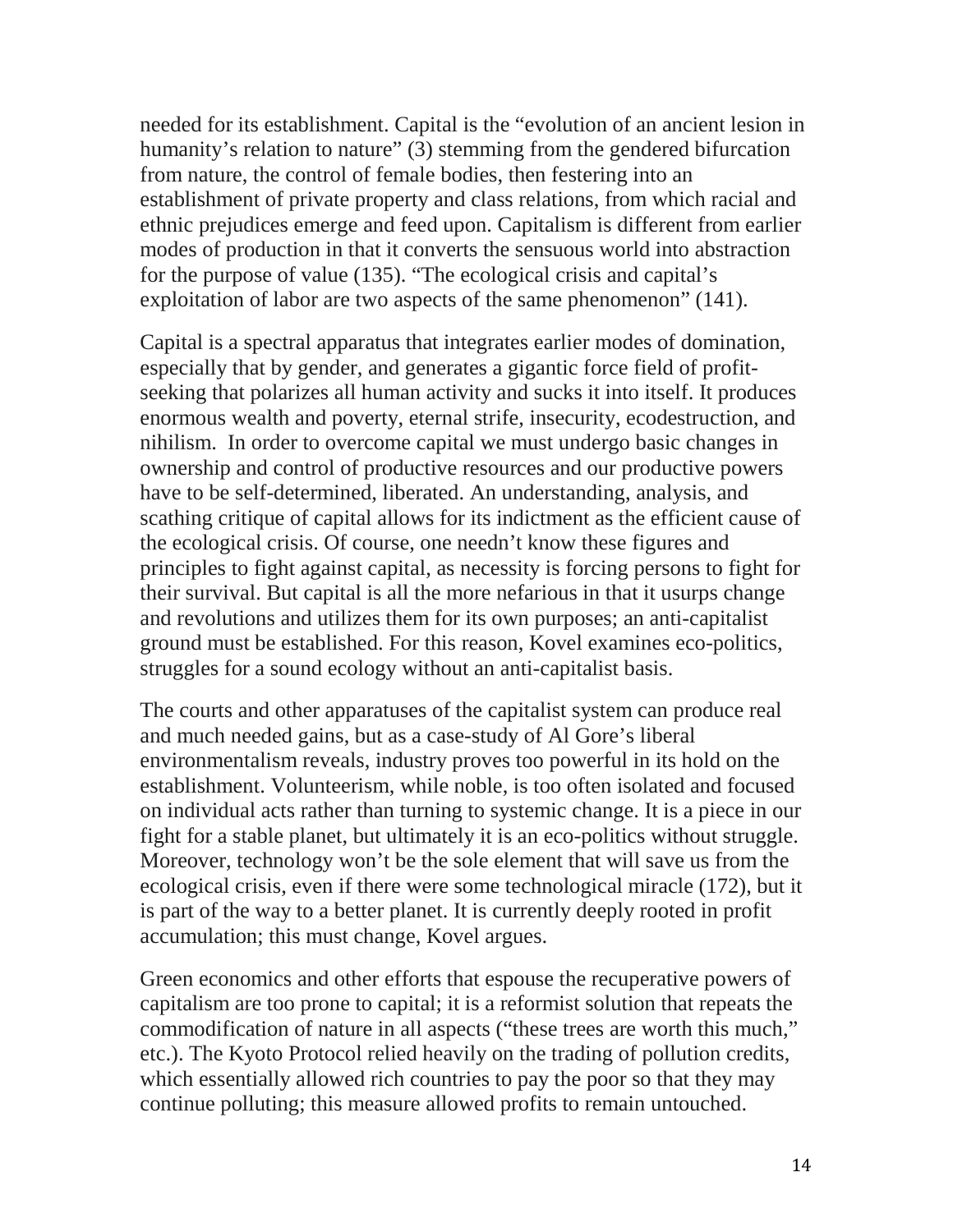Co-operatives are an integral component of an ecological socialist future because they allow for employee-ownership of production. Unfortunately, co-ops too suffer under the vicissitudes of capital, making it impossible for co-ops to be reproduced on a large scale today (182). "The problem is to get to that [eco-centric], freely associated ground, in the course of which present ways of production need to be traversed and transformed" (184). But in order to envision this eco-centric future, we must step back from our present ways, we need ecophilosophies.

Ecophilosophies represent comprehensive orientations that combine the understanding of our relation to nature, the dynamics of the ecological crisis, and the guidelines for rebuilding society in an eco-centric way (187).

Deep ecologies attempt to de-center humans from our lordship over nature. Kovel values deep ecology, but notes that it can be "bastardized" by capitalist elites (189) and that it often avoids the question of immigration (as does Klein). Deep ecology does not fully take into account that humanity is a part of nature and that human nature expresses "nature's transformative power" (188). Deep ecology, Kovel argues, needs to be more human, not less.

Within deep ecology, there is the idea of "bioregionalism," a sort of "backto-the-land" movement emphasizing local ecologies. The difficulty in this relies on its definition and management of areas for a global population, some areas insufficient to support populations. In addition, operations by fossil fuel and other toxic industries are wreaking complete havoc on geographies, persons finding their native lands inhabitable. Where would people without their native, now-blighted homes go? The idea is too limiting for a global population.

Eco-feminism is grounded in women's liberation and ecological justice. Any path out of capitalism must be eco-feminist, since capitalism is a system rooted in patriarchal relations where control of the female body especially leads to property and class relations. Capitalist relations entail gender domination. Some ecofeminisms, however, are not anti-capitalist, and they also sometimes essentialize women's closeness to nature, a repetition of the "eternal feminine" in a seemingly positive form. It seems that Kovel is calling for explicit anti-capitalism as philosophical movement. The leading proponents of ecofeminism, such as Vandana Shiva, stress the unequal economic situation of our times (Shiva focusing on control of food),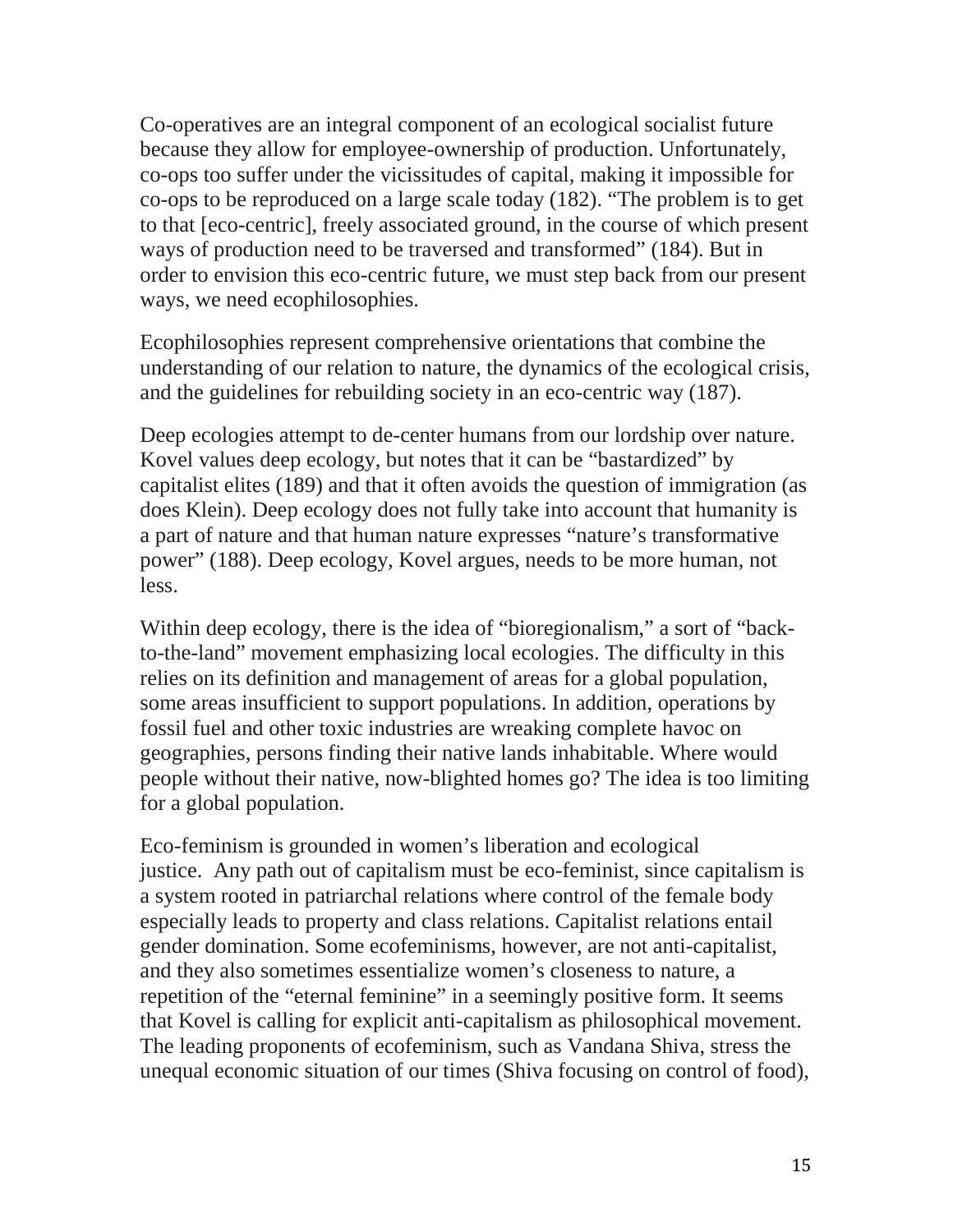Kovel has little faith in contemporary notions of liberal democracy, since it is bourgeois (upholding capitalist interests) in origin and nature. True democracy is "the power of men and women beyond the notion of property" (200). Progressivism in its expansion of social welfare programs is a step towards , but it isn't enough, especially when considering that it is capable of turning to fascism (201) or reverting back to capitalist hands. All the efforts thus far provide us with a wealth of knowledge, but much more lies ahead.

Ecosocialism, Kovel believes, is the ecophilosophy needed for our times. "It must be that an important reason co-ops, organic farms, etc., succumb to capital's force field is the lack of an offsetting belief system which enables them to renounce profitability" (211). The "deployment of values" (212) allows the Amish-like Bruderhof community to live in communal fashion, "the social organization of labor [leaving] capital to die off" (209). The values of the Bruderhof are based in Christian scripture, which isn't applicable to everyone, and therefore a moral equivalent is needed. Kovel's solution to staving off capitalist relations is the recognition of *intrinsic value,* "the primary appropriation of the world for each person, in two senses: it is the way we first come to appreciate things and relationships in childhood, and it is, throughout life, the value given to reality irrespective of what we do to reality" (212). Ecological socialism is grounded in ecocentric, intrinsic value, it is a "struggle for use-value and through a realized use-value, intrinsic value" (215); this is a struggle for the "qualitative side of things; not just the hours worked and the pay per hour and benefits, but the control over work and its product, and of what is beyond mere necessity" (216), thereby overturning the balance from exchange-value (quantity) over to use-value (quality). This shift isn't limited to human endeavours either, since a full realization of the qualitative side of things necessitates an ecologically oriented world-view, lest we conduct ourselves as capitalists and disregard anything non-human as material objects for our gain, ruining ecosystems in the process. Ecosocialism's emphasis not only on individual but community well-being, on *how* one lives with eco-centric consideration, is similar to the Quechuan idea of *sumac kawsay* , or, *buen vivir* ("good living").

At this point, Kovel brings up an issue ignored by Klein: socialism and the state. Past socialisms failed because they relied solely on public ownership of production, not free association, which implies "the fullest extension of democracy, with a public sphere and public ownership that is genuinely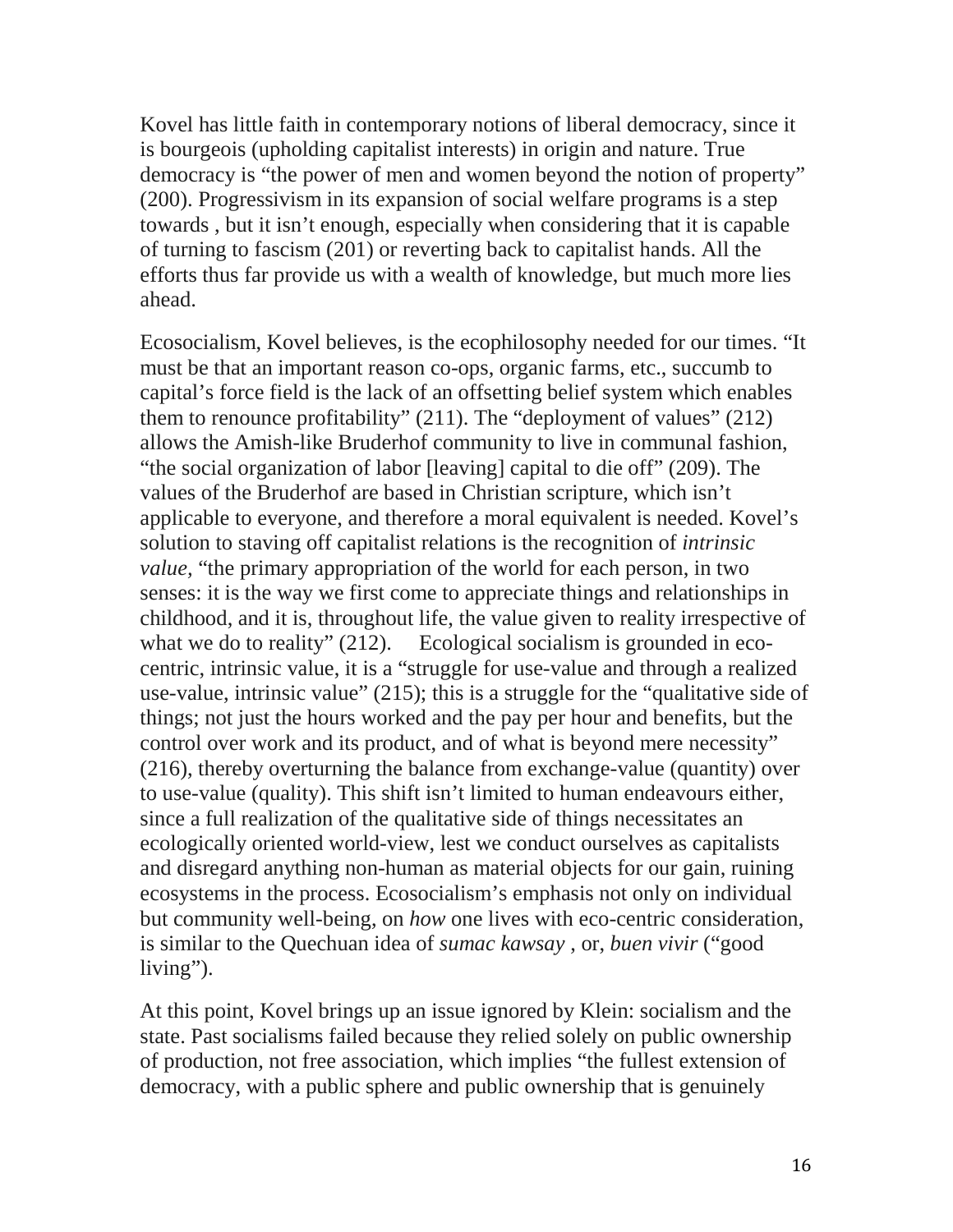collective and in which each person makes a difference"  $(218)$ .  $20<sup>th</sup>$ century socialism turned exclusionary through the introduction of one-party states and foreign pressures leaving these states peripheral and dependent on capitalist powers, and with the coupling of non-democratic traditions, left these revolutions to falter.

Rather than abandon the socialist project, Kovel looks to develop socialism into ecological socialism, a socialism for our ecologically-fraught times. Releasing the affirmative, integrative power that is the birthright of every person, that is, freely associated labor, will be "sensuous, deeply gratifying, and non-repressive" (243). In a leap of faith, Kovel wagers that freely associated labor will "generate eco-centric ends" (244), and vice versa; from of these two "mutually generative" (244) processes comes ecosocialism. He elaborates: "The task for ecosocialism is to work consciously with ensembles as they have been thrown forth and to see in them the germ of integral ecosystems to come" (246) (this book embodies the prefigurative principles of ecosocialism in its effort to look past capitalism and restore ecologies to developing rather than deteriorating states; Kovel sees potential that is ultimately hemmed by relations of capital). Kovel situates these "ensembles" under the term "Commons" (246) so that a "notion redolent with history and betrayal" (246), the communal frameworks of previous societies and splitting of these frameworks by capital, may serve as grounds for figuring a new society. Indeed, prefiguration, "a continual process of rediscovery, a restoration of dignity to what 'has been' to what is 'not yet'" (246) will serve as a principle in envisioning and creating a new anticapitalist society (the derogatory label "has been" can give way to "not yet"). From the Zapatistas in Chiapas to the Zulu *Abahlali baseMjondolo* shack-dwellers, from the "Indy-media" to Cuba's selforganized organic farms, from bleaching coral reefs to teeming, sometimes unknown species struggling for existence, these contemporary sites of struggle across the world carry the potential to lead us towards eco-centric, free lives. Of course, capitalists being capitalists, nothing will stand in their way of profit-accumulation.

## **Moving Forward**

Thus far, we've witnessed how the degree of an anti-capitalist approach can affect solutions in the struggle for a sustainable planet. On the immediate surface, both Klein and Kovel polarize capitalism and ecology. Both authors also sound a call for grassroots, local struggles to take control of their individual and communal affairs with respect to ecological processes rather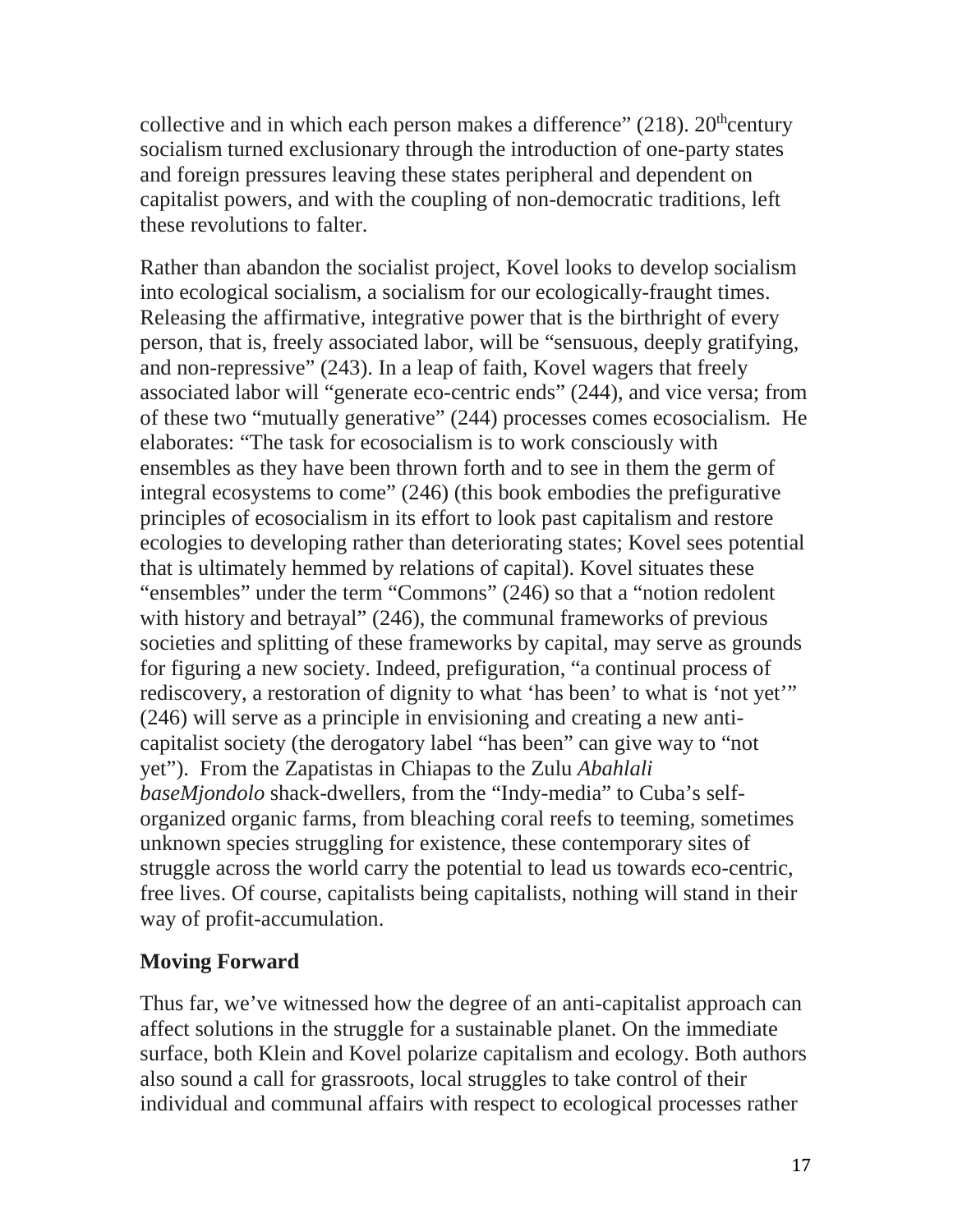than allow domination over nature, what Klein calls "the need to assert the intrinsic value of life" (463). Klein's book concludes on the note of a "Green New Deal," wherein which local movements coerce the state to push for more democratic and ecologically sound policy changes. Kovel summarizes:

- "initiatives to build public works whose impact is reduction of dependence upon petroleum, for example, light rail networks; this is not a technological fix, as the technology is already well known; it is a struggle for the state, a political struggle; similar struggles would be toward demanding of the state that it regulate fuel efficiency more strenuously; or stop airport expansion; or get rid of subsidies for fossil fuel extraction, superhighway construction, pipelines, rebates for SUVs, and so on;
- replace these with subsidies for renewable energy development; inducing the development and purchase of high-efficiency autos such as hybrids; methods of efficiency enhancement; promotion of local community initiatives to conserve energy, etc. Ideally, these subsidies should be drawn from heavy taxation of oil superprofits (it clears the mind to realize that the five leading oil companies "earned" \$375 billion in profits in 2006);
- force the state to provide subsidies to workers laid off by the moving away from the carbon economy – a key consideration in overcoming the hostility of traditional labor organizations to environmentalism;
- the above are demands upon the state; there is also need for direct struggles to preserve the integrity of relatively intact ecosystems, such as old growth forests, against the "Clean Development Mechanisms" (CDMs) of the Kyoto regime;
- litigation to force corporations, especially energy corporations, to bear the costs of these transitions" (260).

Both writers also call for Northern (areas with more capital concentration, usually metropolitan) struggles to unite with the far more dire struggles of the Global South. Summarized by Kovel, some of these struggles include:

- "the threat by Indians in Bolivia and Ecuador to commit mass suicide if big oil (including Occidental Petroleum, a company partly held by Al Gore's family) invades their territory;
- legal action against Chevron by Ecuadoran Indians to try and recoup damages for the terrible pollution and harm done to their lives;
- similar challenges by Inuit from the North Slope in Alaska;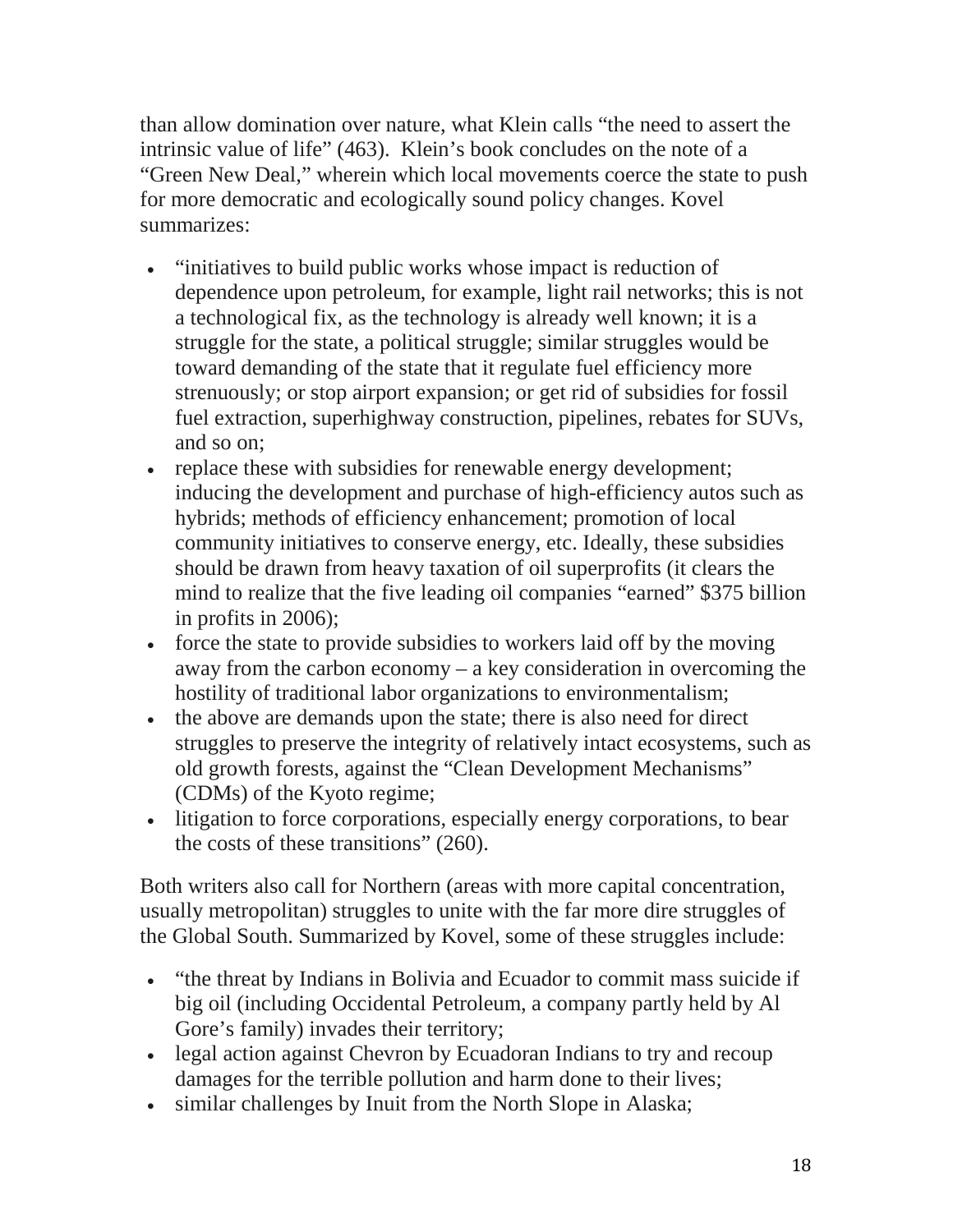- bans on petro-extraction won by the people of Costa Rica;
- protests by people of the Niger River delta, ranging from militant nudity by women to armed guerrilla movements, all operating under the outrageous assumption that the wealth under the ground should be under the control of the people who live on the ground;
- and, finally, further linking North and South and placing the struggle against petro-capital on an ecosocialist path, the antiwar and antiimperialism movements" (261).

Klein's solutions to the climate crisis stop at localism; that is, the climate crisis can be solved by local movements that press for democratic, sustainable policy measures across a global theatre, which is desperately needed of course. But what to do with the dominant system that quantifies anything that can be made into surplus-value, that expands without limit (the economy) and its arm that legitimizes and enforces these activities (the political sphere, the state)? Solutions to the climate crisis like the Kyoto Protocol and the recent, lackluster Conference of the Parties (COP21) resulted in a non-binding treat[y\[7\],](http://www.internationalmarxisthumanist.org/articles/environmental-destruction-capital-accumulation-quest-new-form-life-marcelo-mendez#_ftn7) going to show how change of the most noble and global sort can be blocked, stampeded over, and trampled by capital. Capital's logic has been forcefully engrained into individual psyches and corrupts institutions across the globe today. Klein is no exception, and without the deeper anti-capitalist edge that Kovel demonstrates and advocates, an ecologically destructive system is ultimately accepted. Across the world, we hear deep resounding "NO!"'s against capital's encroachment perverted into "Yes!"'s upholding its ecodesctructive expansion. Kovel's examination of capital's logic allows for its mechanism of use-values turned to exchange value to be revealed and reviled. *The Enemy of Nature*possesses great historical reach looking at what's been and great implications for what could be.

## **Closing Remarks**

A gas leak in the Los Angeles-area community of Porter Ranch produced the most damaging environmental impact for a natural gas leak in histor[y\[8\],](http://www.internationalmarxisthumanist.org/articles/environmental-destruction-capital-accumulation-quest-new-form-life-marcelo-mendez#_ftn8) according to a study published by Conley et. al (2016). Methane was the primary greenhouse gas emitted by the corroding SoCal company gas well, first picked up by the olfactory senses of Porter Ranch residents, then confirmed by workers. The gas leaks caused illness amongst the wealthy residents of Porter Ranch prompting California Governor Jerry Brown to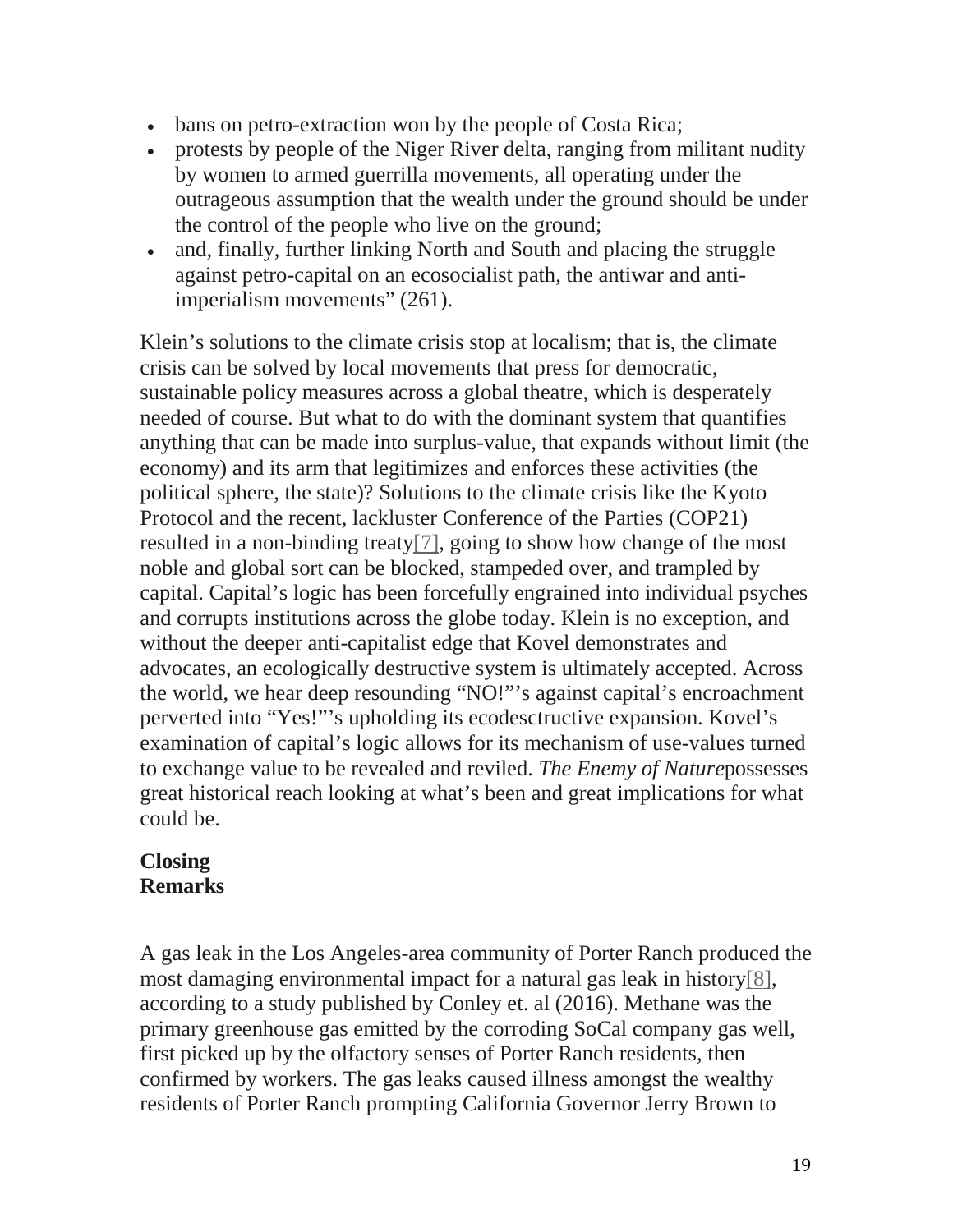issue a state of emergency on January 6, 2016 (two months after the first reported gas-sniffs), leading to temporary evacuation of the gated community. The gas leaks were stopped for good a month later.

South-east of Porter Ranch lies the community of Boyle Heights, a workingclass community in East LA. According to an article by the LA Time[s\[9\],](http://www.internationalmarxisthumanist.org/articles/environmental-destruction-capital-accumulation-quest-new-form-life-marcelo-mendez#_ftn9) the "residents are still living in fear after state toxics officials warned last year that their yards and homes may be contaminated with high levels of lead that can cause disabilities and behavioral problems in children and miscarriages in pregnant women," with "arsenic and other contaminants in the air" also contributing to a toxic environment. Of the 10,000 properties in the area, only 15 are planned to be cleaned in 2016. Both communities are living in hazardous spaces, but there is a stark contrast in the response by the state. One community receives relief, the other is given crumbs. With increasing gentrification in Boyle Heights, that is, with the displacement of low-income Latinxs, perhaps things will change…

How then, to deal with this disparity? The danger of terms like fat, muscular, smart, etc. is that they produce a worldview that doesn't move; you and the things and persons around you remain "fixed". Left unchallenged, this sort of thinking solidifies ever more as one passes through a crumbling education system and media bombardment. The principle of prefiguration steps in here and claims "Ok, that is what it was, what it is, but what can it be?" To witness the phenomena in our lives as fluid breaks us free from a narrow sort of thinking, and is critical to dispelling bigoted notions.

So, let's go out and make change in all spheres of our lives, from clothing to food to positions in seats of power. But here's the capitalist kicker, given by Karl Marx in *The Communist Manifesto*: "The bourgeoisie cannot exist without constantly revolutionizing the instruments of production, and thereby the relations of society." We should be careful not to confuse the appearance of change at a particular level with change on a total one. What appears to us today (at least in the West) as the most dynamic and fantastic changes in our collective life takes place primarily in the sphere of computer and information technologies. Yet, as Herbert Marcuse argues in *One Dimensional Man*, the dominant relation of capital remains, things don't really change, they may even get worse. So what Kovel is calling for is a moment to really think about the issues of our times, and *how* we think about these issues, that is, thinking about thinking, so that we aren't caught in capital's double-bind of doing something and upholding the system or doing nothing and letting it run amok.